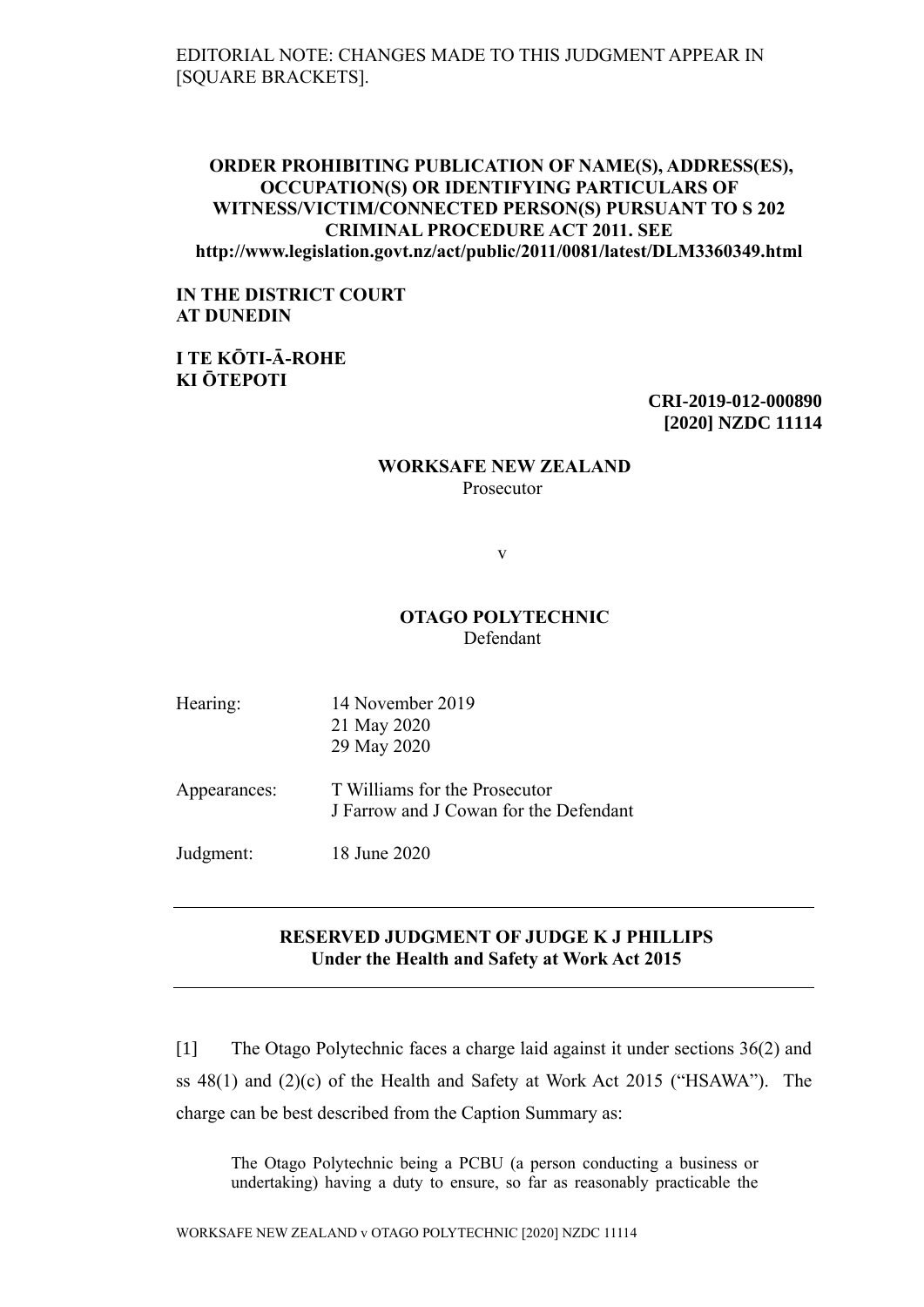health and safety of other persons, including [the victim], is not put at risk from work carried out as part of the conduct of the business or undertaking, namely operating the Wadkin draw saw #CD 1219 in the Carpentry Department, did fail to comply with that duty, and that failure exposed any individual, including [the victim] to risk of serious injury arising to exposure to a cutting hazard created by inadequate machine guarding.

#### **Particulars:**

It was reasonably practicable for Otago Polytechnic to:

- a) Ensure an effective risk assessment was conducted to identify and manage the risks relating to operating the Wadkin draw saw; and
- b) To ensure that the Wadkin draw saw was effectively guarded or replace the Wadkin draw saw with an effectively guarded draw saw.

[2] The failure is alleged to have occurred on or about the 18 April 2018 at Dunedin. The charged laid by the WorkSafe had its first call, on 7 June 2019. A plea of guilty was entered on behalf of the defendant on 14 November 2019. Sentencing was finally set down for 21 May 2020 and following discussions with counsel further adjourned to the 29 May 2020.

[3] The defendant is a public New Zealand Tertiary Education Institute. It is an institute that was founded in 1870 and is located in Forth Street, North Dunedin. It is established as a Body Corporate under the Education Act 1989; it is a Crown Entity and a PCBU.

[4] The facts relating to the prosecution are that [the victim] was a student enrolled at the defendant's Dunedin campus, for a 36 week carpentry course. At the time of the incident, as part of that course, [the victim] was working with another student on a house build project. The draw saw was a Wadkin draw saw, serial number #CD 1219, and is situated in the carpentry barn and was being operated by the defendant on a wooden table that had slats positioned to support the lengths of timber as they are being cut by the saw.

[5] The process followed is that the wood that was to be cut would be pulled by the operator of the saw along the table from left to the right. It would then be held against a raised block known as a "fence" that ensured a straight cut. The draw saw blade was 450mm in diameter. The draw saw had a factory fitted metal nose guard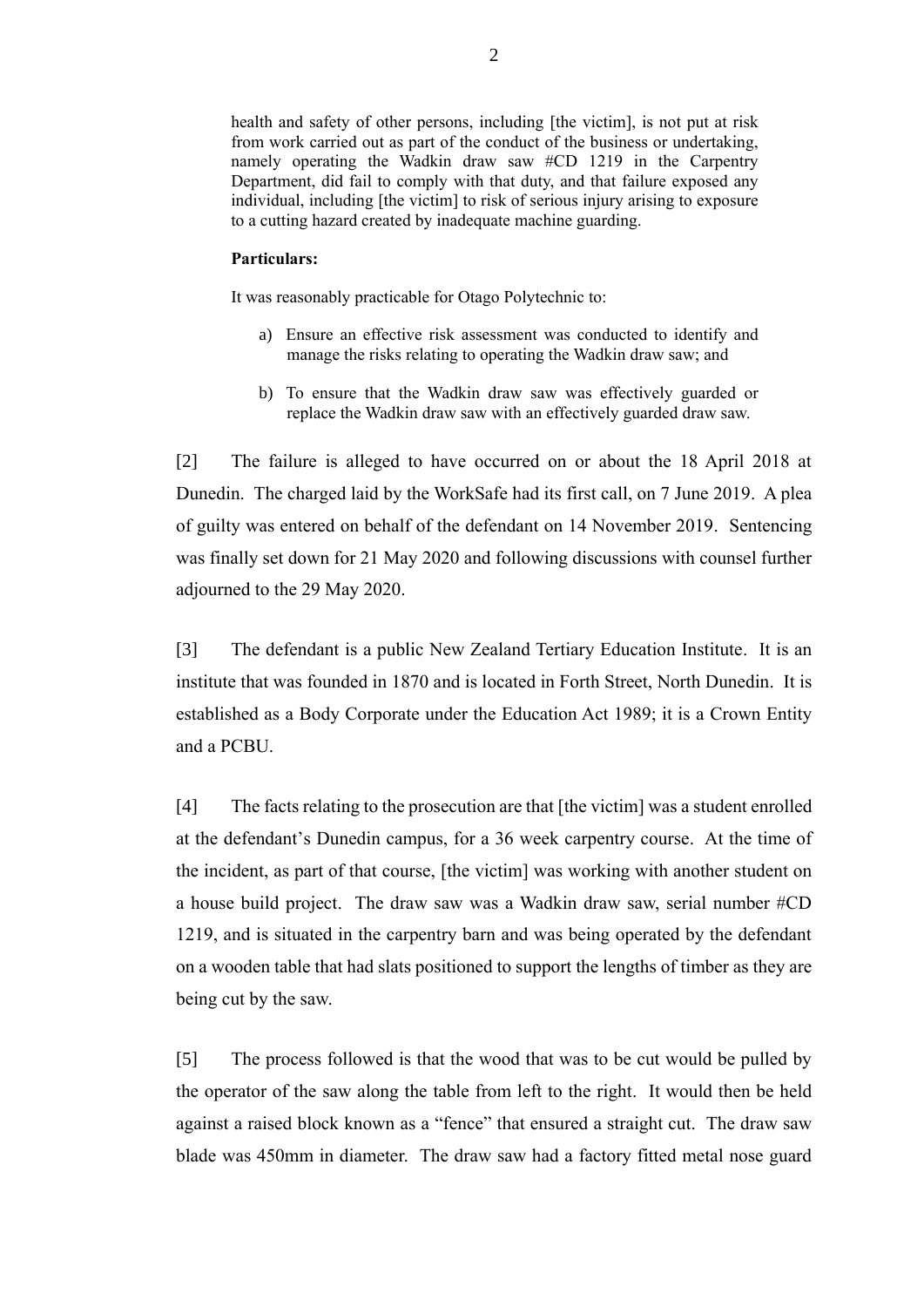which was able to be adjusted up and down by loosening a wing nut. At the time of the incident, the nose guard had not been adjusted to provide further protection from the blade. There was no additional guarding fitted to the left side of the blade on the draw saw. As a result a significant portion of the blade was exposed. The particular draw saw had been in operation at the defendant's premises since the 1970s. There had been no other incidents recorded in connection with the use of the draw saw during that period of time. The draw saw was maintained by a technician employed by the defendant, with anything beyond regular maintenance attended to by an independent engineering company. At the date of the incident in question, no third party maintenance had been carried out on the machine.

[6] It appears that the nose guard was not often used when operating the saw, one reason being that it could obscure the view of the blade. The purpose of the nose guard is that properly adjusted it would protect the operator from the front and right side of the blade, above the height of the timber being cut. The carpentry programme manager and the tutor were not aware of any manufacturer's instructions for the draw saw. The defendant was not able to provide a copy of any such instructions when were requested to do so by the prosecutor.

[7] On the day of the incident the draw saw was being operated by [the victim] and a fellow student. It was being used to cut 4.2 meter long pieces of timber into 400mm blocking, which could then be nailed into place between joists for the house built project. [The victim] used his left hand to pull the timber into place and his right hand to hold the saw handle. The saw was back in a 'cubby hole' part of the table, far enough back for the timber length to be positioned in front of the fence in preparation for the next cut. [The victim] attempted to pull a piece of timber across from left to right with his left hand. His hand slipped off the timber and came into contact with the front of the spinning draw saw blade. As a result [the victim] suffered partial amputation of his middle finger, together with cuts and grazes to the index finger and ring finger of his left hand.

[8] [The victim]'s finger was successfully re-attached, and the other injuries attended to at hospital. This involved using tendons taken from [the victim]'s wrist and inserting a pin. The pin was to hold the top of the finger in place. [The victim]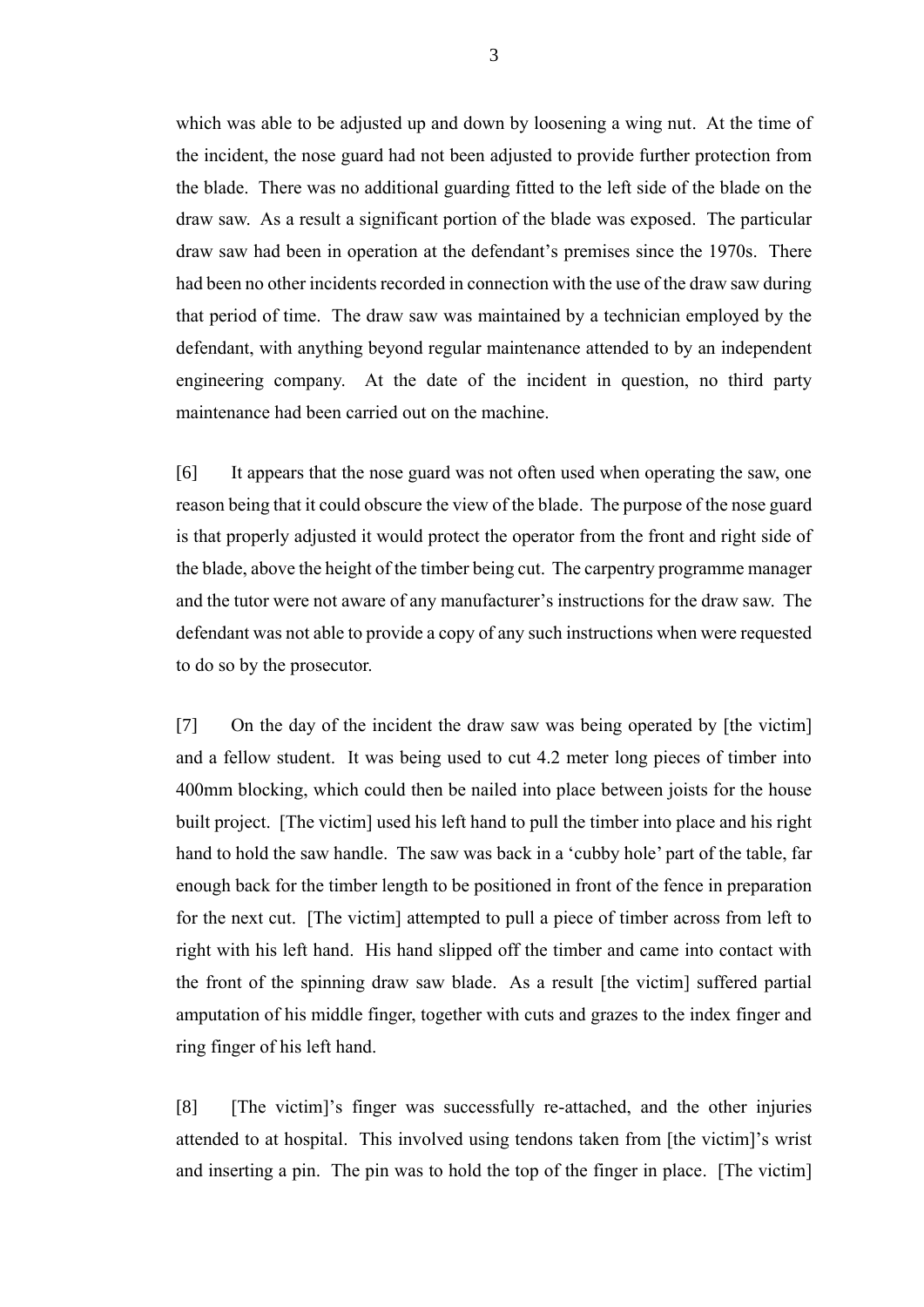was required to spend two nights in hospital and was able to return to his course the following week. [The victim] was able to participate in the practical elements of the course from two weeks after the incident and went on to successfully complete the course. After the incident had occurred the defendant, through its staff, offered [the victim] support, pastoral care and counselling.

[9] The Victim Impact Statement filed for the sentencing notes the above matters. [The victim] was [in his 20s] undertaking the Pre-trade Carpentry Program was using the draw saw as part of his course work, when his hand slipped off the piece of timber as he repositioned it and came into contact with the spinning blade of the draw saw. [The victim] confirmed that his finger was re-attached and that the damage to his index and ring finger was healing gradually with time and surface treatment. It took some seven months of physiotherapy to achieve "almost normal function". I emphasise the use of the word "almost". [The victim] noted ongoing sensitivity problems and that prolonged use of the hand and fingers causes discomfort. He was not sure of the future implications although the posibility of arthritis and resulting limited use of the hand and fingers had been discussed with him. He was living at home with his parents and was paid by ACC at a rate of 80% of the part time wages he earned by working at a motel but confirmed his family had supported him and ensured that he was not impacted financially.

[10] [The victim] noted that the injury had not impeded him in getting a job. It had not impacted upon his ability to deliver high quality work output. He is concerned at times about any long-term medical implications that may have an impact upon his career and is happy that measures have been taken to ensure that an incident like this does not happen to anybody else.

[11] Prosecuting counsel filed detailed written submissions. Those submissions are able to be summarised that the result of the prosecution should be as follows:

- 1) Emotional harm reparation of between \$10,000 and \$15,000;
- 2) Culpability assessed as medium, that is middle of the medium band;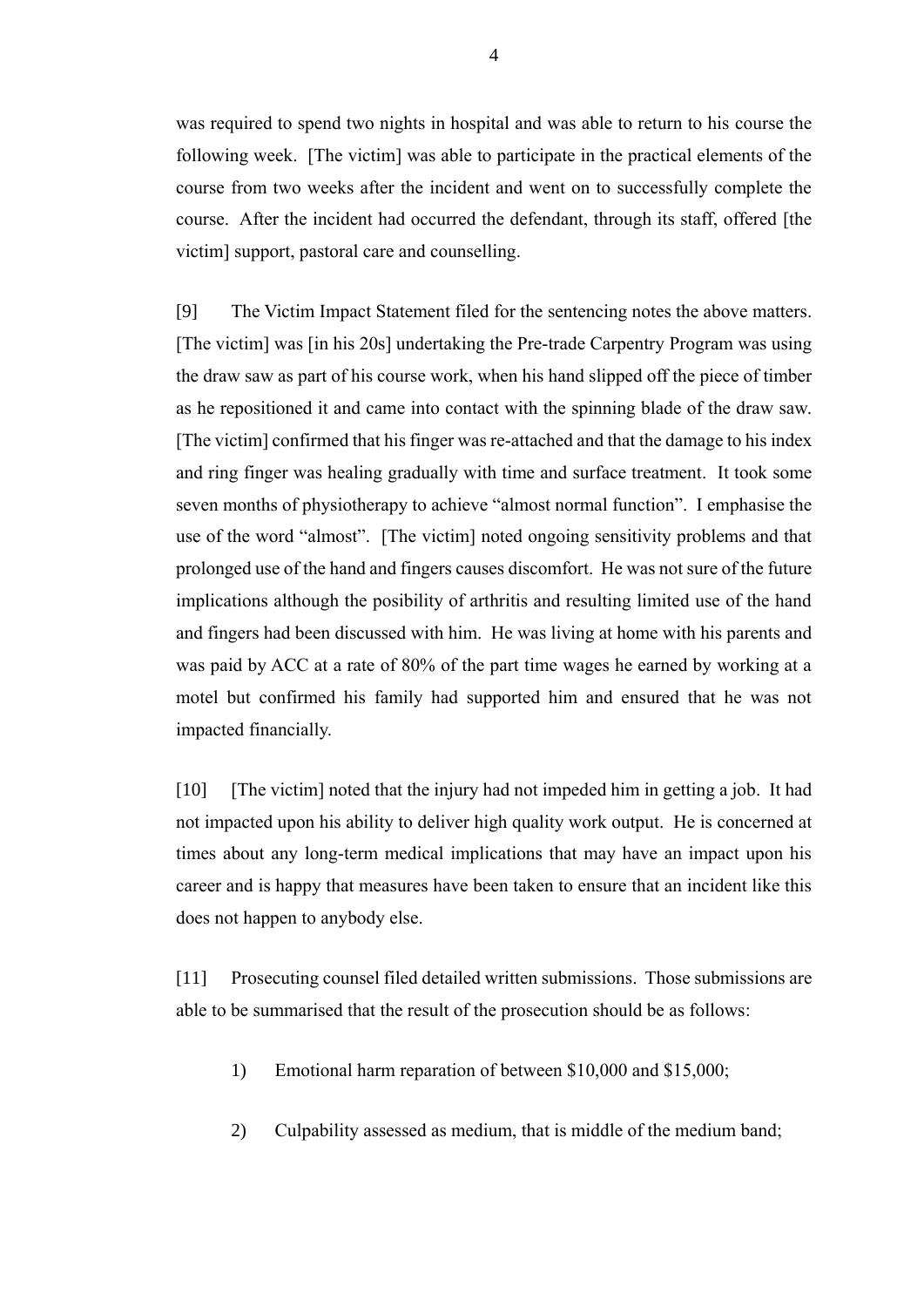- 3) A starting point for a fine should be \$450,000;
- 4) That discounts that should apply for remorse; payment of reparation; cooperation with the investigation; and the taking of remedial steps are assessed in her original written submissions at 13 percent. (In the discussions with the prosecution's counsel, during the sentencing hearings, it was accepted by Ms Williams that overall credit could be seen as somewhat 'light');
- 5) It was submitted that a guilty plea credit of 25 percent was appropriate;
- 6) Contribution to costs amounting to \$3,432.45, which equated to fifty percent of actual cost; and
- 7) A net fine after discounts of \$293,625.

[12] It is submitted by the prosecution on that the above basis provides a result of the prosecution that represents the defendants level of culpability and would provide accountability for the harm done to [the victim]; promote a sense of responsibility for the harm occasioned by the failure on the part of the defendant; pay reparation to [the victim], and therefore take into account his interests and finally would provide for denunciation and deterrence to the required level.

- [13] For the defendant Mr Farrow submits that:
	- 1) The payment of reparation can be made outside of the Court in the sum of \$10,000;
	- 2) That culpability should be assessed as being in the lower end of the medium band, with a starting point of any fine being \$350,000;
	- 3) That the defendant should be allowed credits for:
		- (i) The assistance provided by it to [the victim];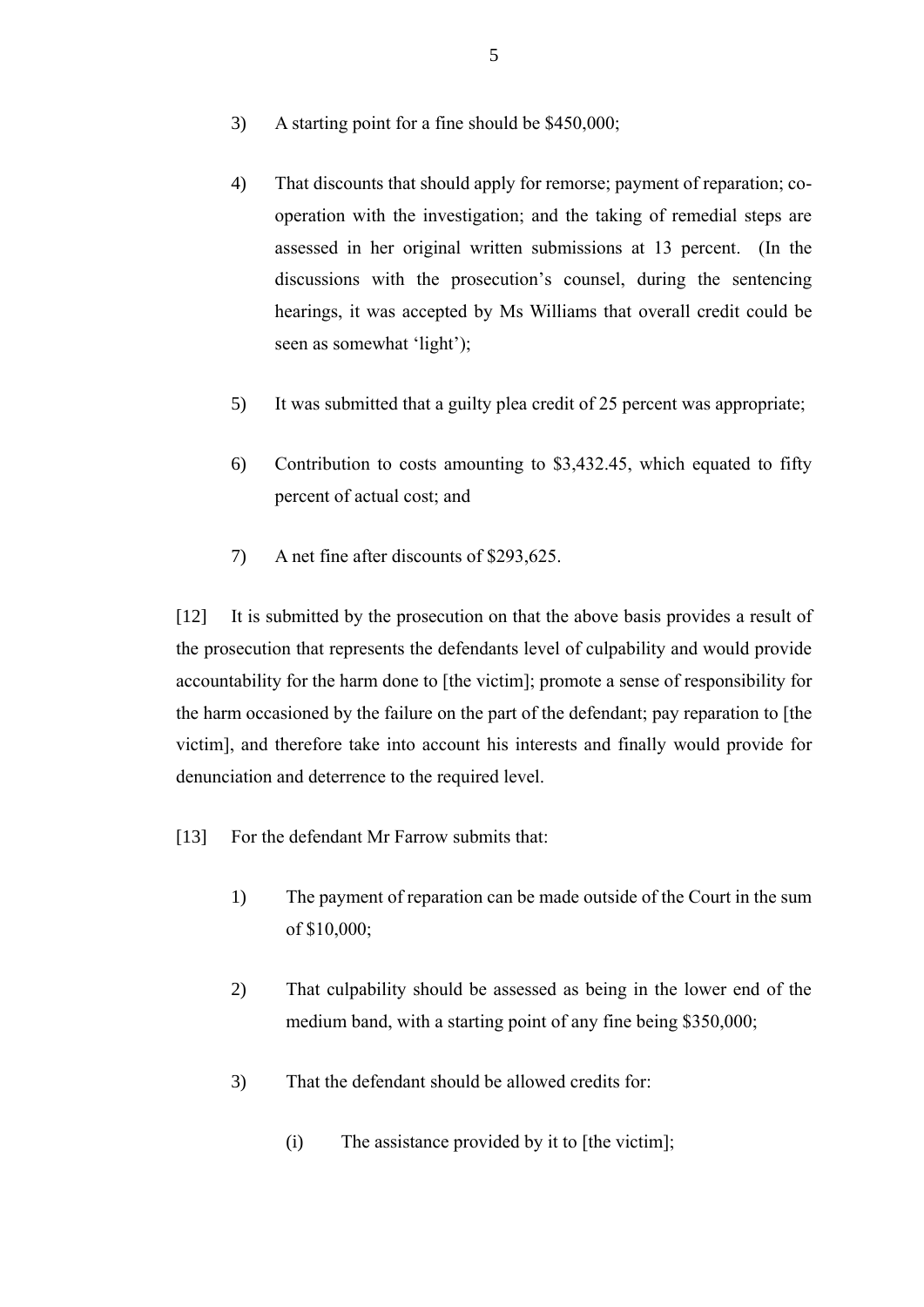- (ii) Its co-operation with the investigation;
- (iii) Its limited prior history;
- (iv) The remedial steps taken by it;
- (v) The acceptance of responsibility and remorse;
- (vi) The payment of emotion harm; and
- 4) In Mr Farrows submission amounting in all to a 25 percent discount from the starting point \$350,000. A 25 percent credit for the guilty plea. Mr Farrow does not take any issue with the claim for costs.

[14] However the principal submission that Mr Farrow makes is that, the defendant seeks that the sentence should include a Court Ordered Enforceable Undertaking (a "COEU") in lieu of the fine.

[15] Counsel for the two parties discussed in both their written and oral submissions various authorities and sentencing decisions of other Courts to support the starting point for the fine that they each submit is appropriate.

[16] Mr Farrow also filed an affidavit of Phillip Ross Ker, the Chief Executive of the Otago Polytechnic, which sets out in some detail the proposal of the defendant in relation to the COEU, which the defence submits is the appropriate end result.

[17] It has been made very clear by the High Court in the case of *Stumpmaster v WorkSafe* that there should be a four step approach undertaken by the Court when sentencing health and safety offending.<sup>1</sup> The steps are:

- 1) Assess the amount of reparation;
- 2) Fix the amount of the fine;

 $\overline{a}$ <sup>1</sup> *Stumpmaster v WorkSafe* [2018] NZHC 2020 at [35].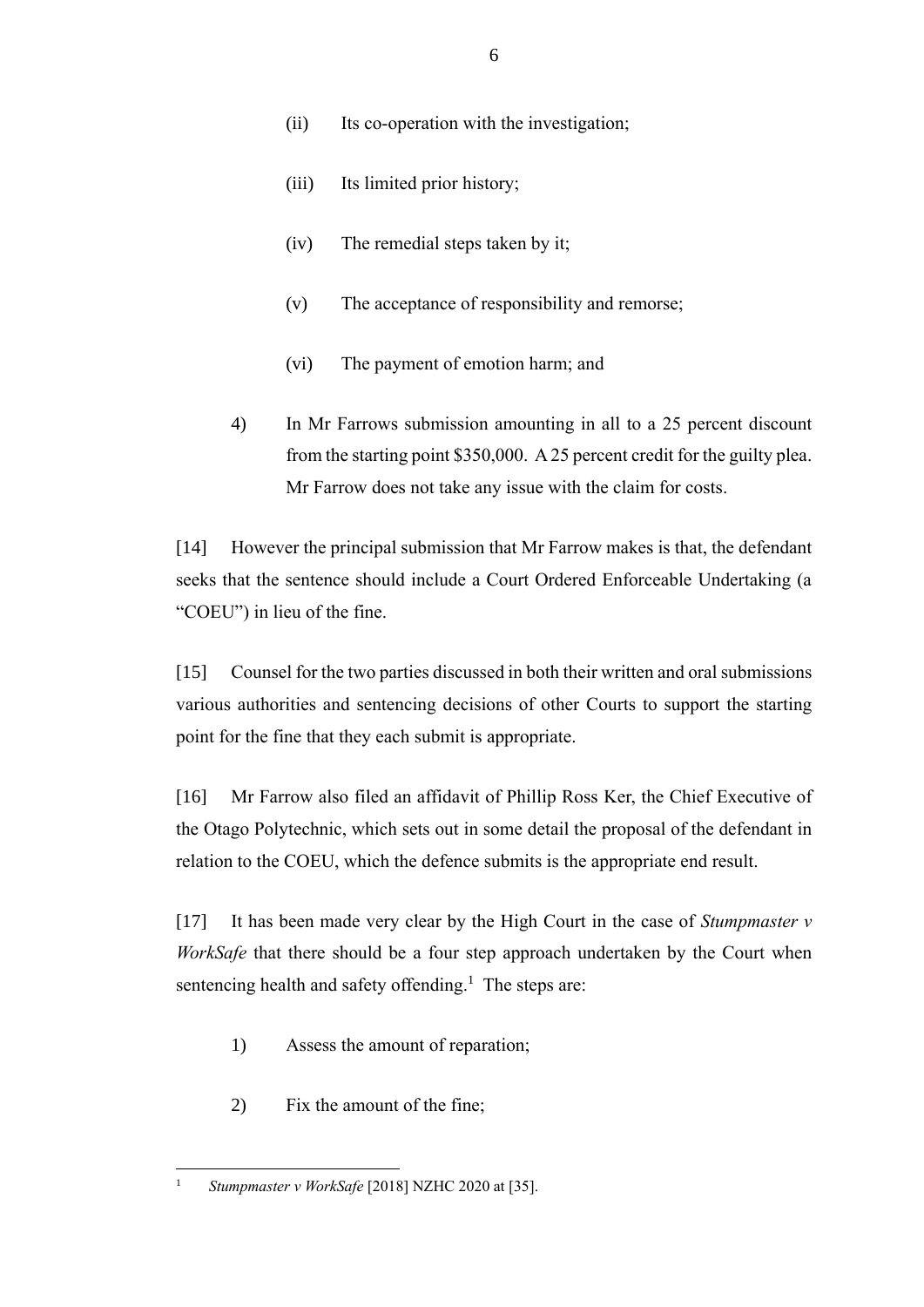- 3) Consider orders under ss 152 158 of HSAWA; and
- 4) make an overall assessment of the proportionality and appropriateness of the penalty.

[18] In relation to the second step of fixing the fine, there were four guideline bands suggested:

- 1) Low culpability  $-0$  \$250,000;
- 2) Medium culpability \$250,000 \$600,000;
- 3) High culpability \$600,000 \$1,000,000; and
- 4) Very High culpability \$1,000,000 \$1,500,00.

### **Reparation**

[19] In line with the above encapsulating of the prosecution's position, the prosecution brings to the Court's attention Justice Harrison's comments in the case of *Big Tuff Pallets Ltd v Department of Labour* where His Honour noted that:<sup>2</sup>

Fixing an award for emotional harm is an intuitive exercise; its qualification defies finite calculation. The judicial objective is to strike a figure which is just in all the circumstances.

[20] The submission of Ms Williams is that the assessment is undertaken primarily with reference to the Victim Impact Statement. A number of comparative cases were put to the Court. She noted that there was no consequential financial loss. I query that in that the victim was being employed on a part time basis, outside of his studies at the polytechnic course. But no consequential financial loss needs to be assessed in the circumstances that pertain here.

 $\overline{c}$ <sup>2</sup> *Big Tuff Pallets Ltd v Department of Labour* HC Auckland CRI 2008-404-322, 5 February 2009 at  $\overline{[19]}$ .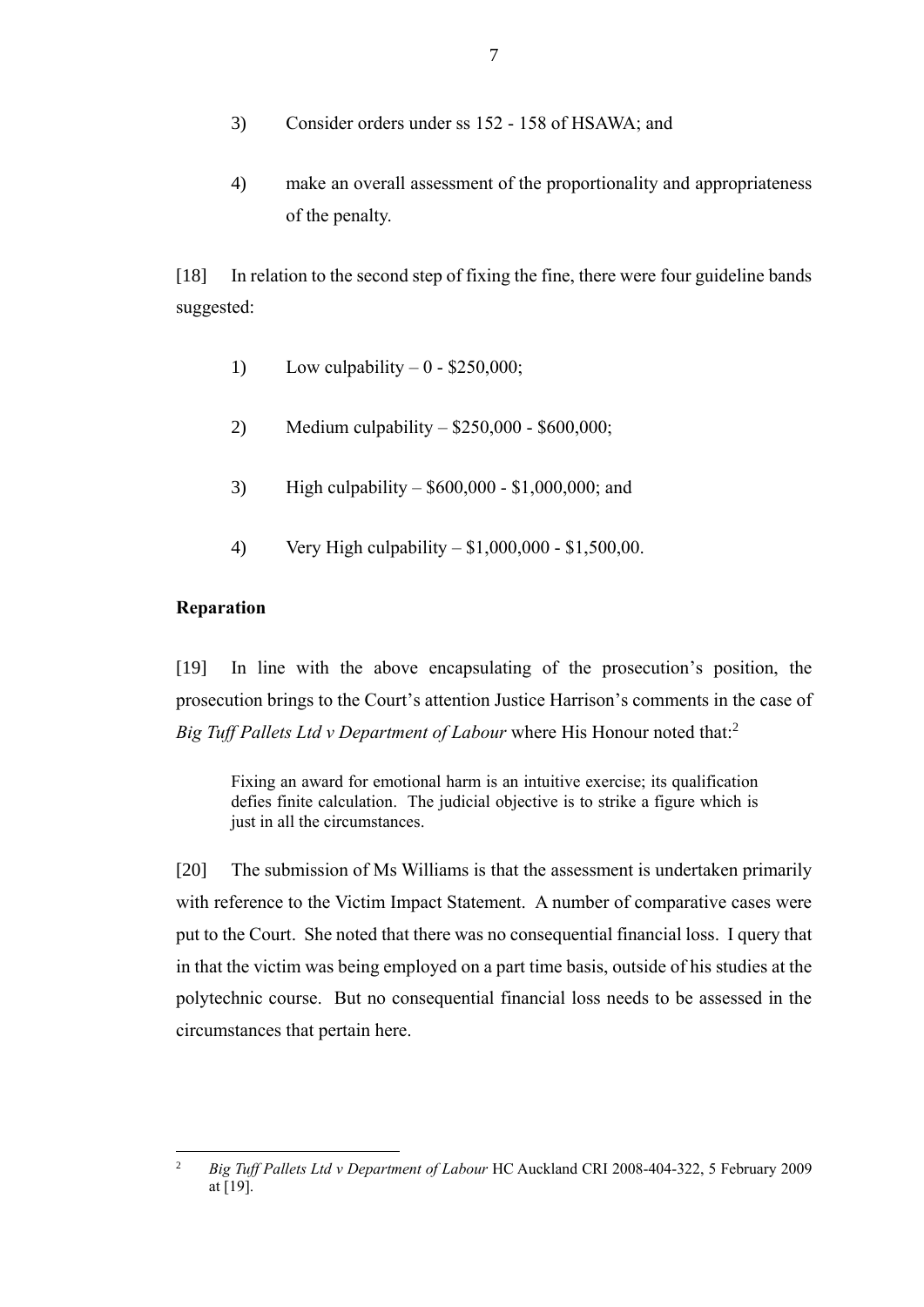[21] Mr Farrow for the defendant noted that reparation should only be for emotional harm. He discussed a number of authorities. Mr Farrow describes the injury suffered by [the victim] as being a "partial amputation," and not being as serious as cases where reparation of \$15,000 was awarded, because in the defence submission [the victim] suffered a lesser injury with lesser ongoing consequences. In one of the authorities *WorkSafe New Zealand v Wimpex Ltd* where reparation of \$15,000 was awarded to the victim, the accident resulted in amputation of the victims left thumb, with the victim's thumb being reattached in later surgery.<sup>3</sup> The further authority of *WorkSafe New Zealand v Eurocell Wood Products Ltd* \$15,000 of reparation was awarded where there had been a complete amputation of the left thumb and lacerations, and the victim's thumb was not able to be reattached in that case.<sup>4</sup>

[22] I have read all the various authorities put to me. I note that the summary of facts describes [the victim] having suffered a "partial amputation to his middle finger on his left hand, and cuts, grazes to both his index and ring finger on his left hand." I note that he tells me in his Victim Impact Statement that the injury was "a partial amputation on his left hand middle finger through the knuckle and damage to the index and ring fingers." It is accepted that the finger was reattached and that the damage to the index and ring fingers healed gradually, but it took seven month of physiotherapy to achieve "almost normal function" and it is still sensitive and prolonged use can cause discomfort. The victim remains concerned about ongoing issues with arthritis and the possibility of limited use, and the impact that it may have on his future employment and his ability to work.

[23] I consider the victims position as being under emphasised in the defence submission I am satisfied that an appropriate amount for reparation by way of emotional harm reparation is the sum of \$15,000. I acknowledge that the defendant wishes to make a voluntary reparation payment of \$10,000 and may have already done so. The award that I fix is a total reparation payment of \$15,000 and I have taken that sum into account in my following decisions as to penalty. I await further submissions from the defendant as to whether the Court should make an order for the \$15,000 or for the extra \$5,000. I am satisfied as suggested in paragraph [29] of the defence

 $\overline{3}$ <sup>3</sup> *WorkSafe New Zealand v Wimpex Ltd* [2019] NZDC 3932.

<sup>4</sup> *WorkSafe New Zealand v Eurocell Wood Products Ltd* [2018] NZDC 21548.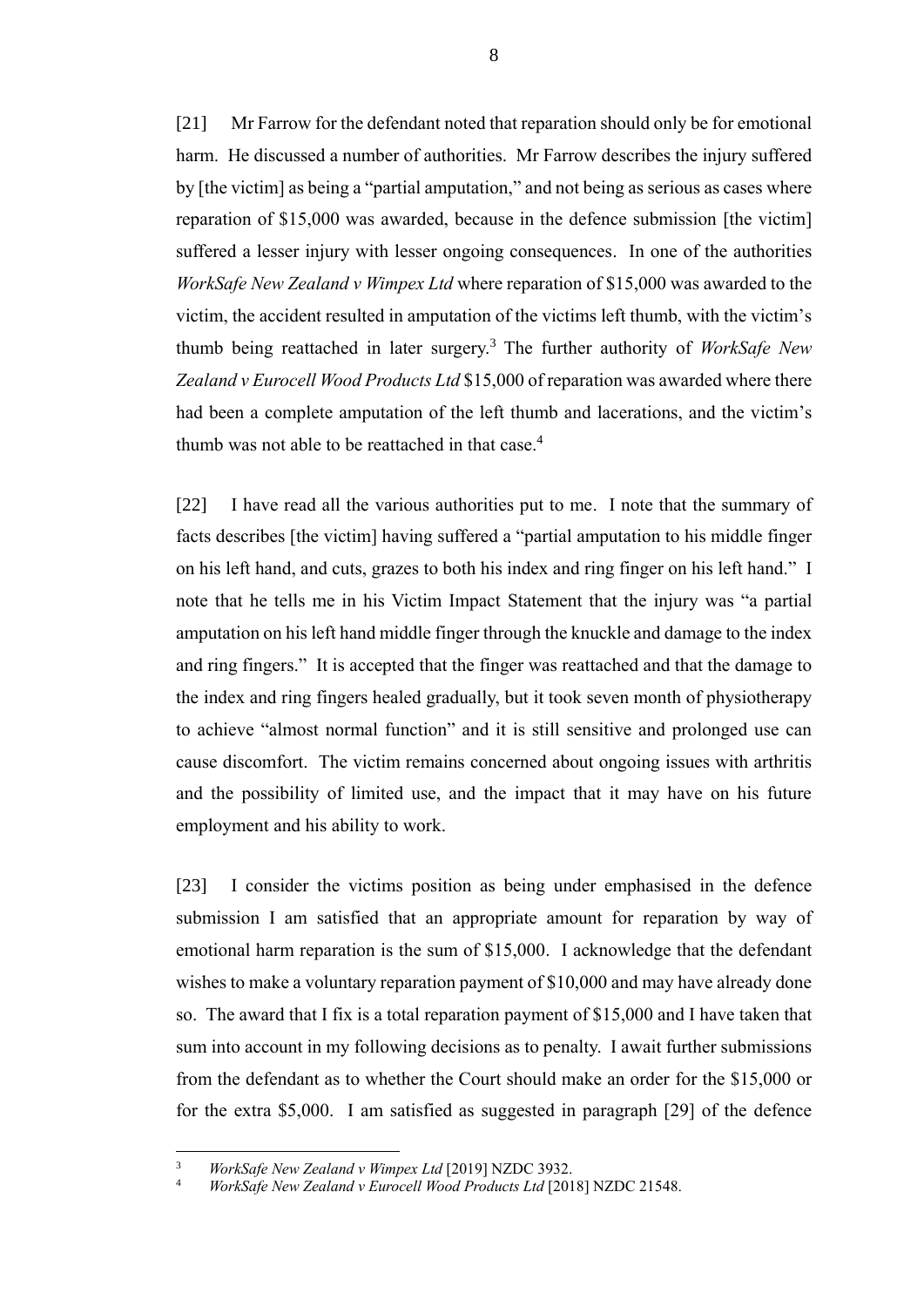written submissions, that the voluntary reparation payment of \$10,000 can be made but I need clarity on the issue of payment of the balance.

# **Assessment of the quantum of a fine**

[24] Section 151(2) of the HSAWA, when sentencing a person for an offence under s 48 provides:<sup>5</sup>

- (2) The court must apply the Sentencing Act 2002 and must have particular regard to—
	- (a) sections 7 to 10 of that Act; and
	- (b) the purpose of this Act; and
	- (c) the risk of, and the potential for, illness, injury, or death that could have occurred; and
	- (d) whether death, serious injury, or serious illness occurred or could reasonably have been expected to have occurred; and
	- (e) the safety record of the person … to the extent that it shows whether any aggravating factor is present; and
	- (f) the degree of departure from prevailing standards in the person's sector or industry as an aggravating factor; and
	- $(g)$  the person's financial capacity or ability to pay any fine to the extent that it has the effect of increasing the amount of the fine.

[25] In my assessment of the level of the defendant's overall culpability I have used what have become known as the *Hanham* factors.<sup>6</sup> In this High Court authority, an assessment of culpability should include the following relevant factors (they significantly overlap with the factors detailed in s 151 of the HSAWA):<sup>7</sup>

- The identification of the operative acts or omissions at issue. This will usually involve the clear identification of the "practicable steps" which the Court finds it was reasonable for the offender to have taken in terms of s 2A HSE Act.
- An assessment of the nature and seriousness of the risk of harm occurring as well as the realised risk.

<sup>&</sup>lt;sup>5</sup> Health and Safety at Work Act 2015, s 151(2).<br> $\frac{6}{2}$  Department of Labour v Hapkam and Philp Co

<sup>6</sup> *Department of Labour v Hanham and Philp Contractors Ltd* (2008) 6 NCELR 79.

At  $[54]$ .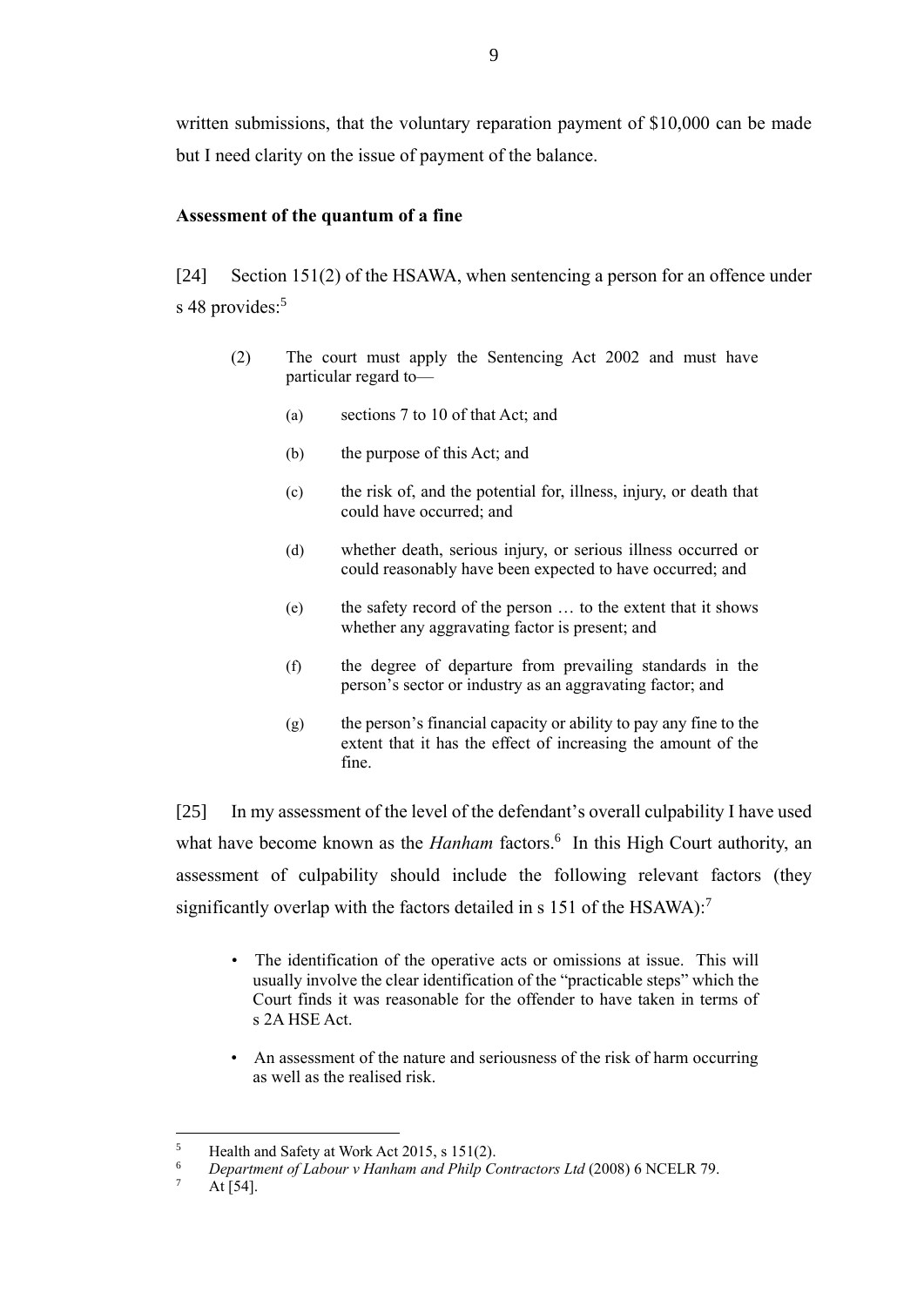- The degree of departure from standards prevailing in the relevant industry.
- The obviousness of the hazard.
- The availability, cost and effectiveness of the means necessary to avoid the hazard.
- The current state of knowledge of the risks and of the nature and severity of the harm which could result.
- The current state of knowledge of the means available to avoid the hazard or mitigate the risk of its occurrence.

### *The identification of the operative acts or omissions*

[26] The particulars of the breach are listed as part of the charging allegations. That is that there was a failure on the part of the defendant, when it was reasonably practicable for the defendant to have:

Ensured an effective risk assessment was completed so that the risks relating to the draw saw could be identified and managed.

And

To ensure that the draw saw was effectively guarded, and if not then to replace it with an effectively guarded draw saw.

[27] Mr Farrow for the defendant, submits that the charge as laid, is in relation to the risk assessment of the draw saw only. It is not a failure on the part of the defendant to have a safe system of work, nor is it an allegation of a failure to undertake risk assessment at all.

[28] The information available to me indicates that a formal risk assessment was scheduled to be completed every three years by staff from the defendant's carpentry department on behalf of the defendant. The most recent risk assessment that occurred was carried out between March and May 2017. That assessment consisted of a checklist, the questions included:

Do guards stop workers touching dangerous parts?

Answer Yes

Can the existing guarding be improved?

Answer No.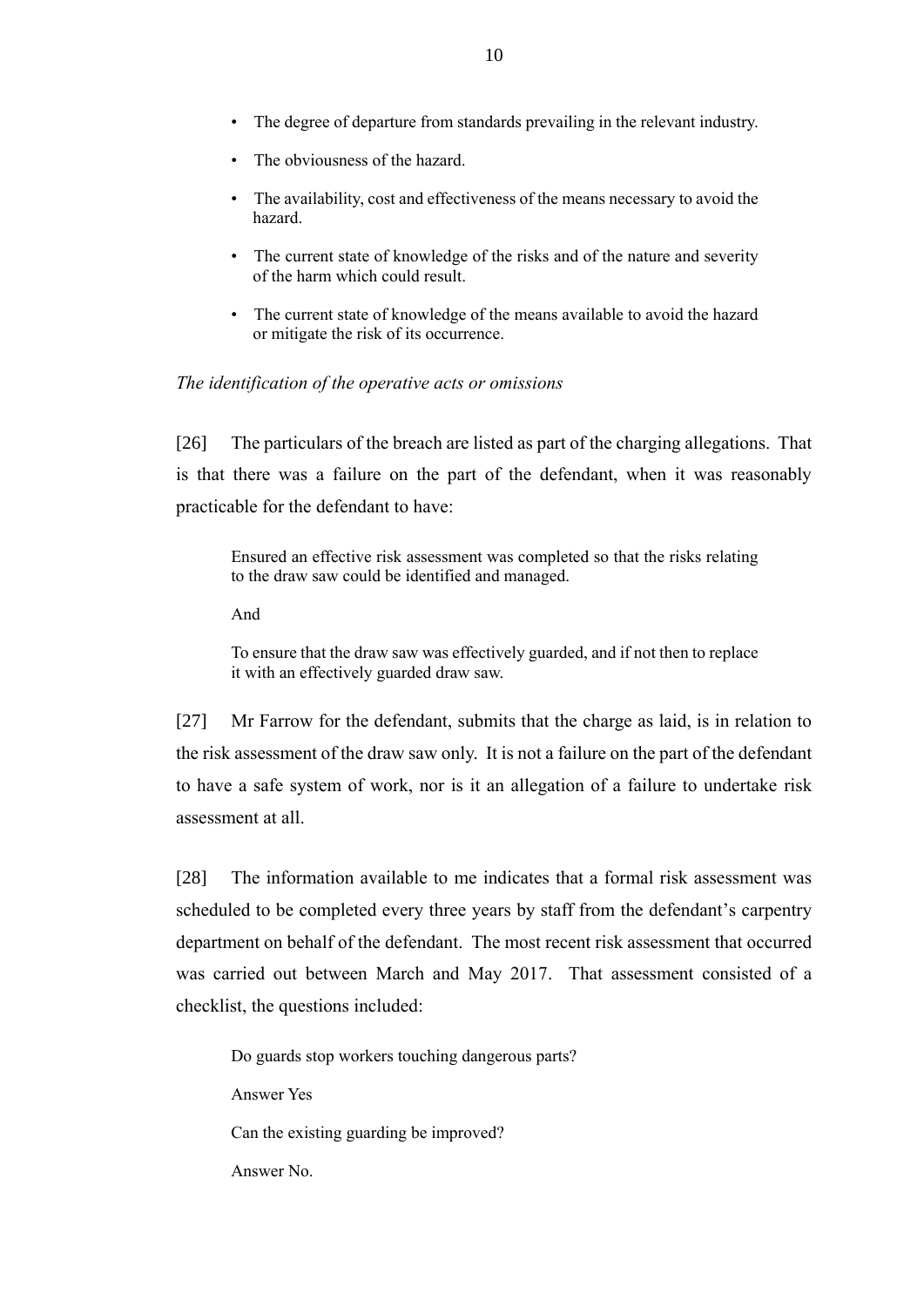[29] As is detailed in the fact summary, the assessment failed to identify that the saw did not comply with the relevant standards as to guarding, and thus exposed students to a risk of serious injury. The omissions therefore that are identified for the purposes of this sentencing exercise, are the failure to carry out an effective risk assessment and secondly, in failing to ensure the draw saw was in fact guarded and thus safe.

### *Assessment of the nature and seriousness of the risk of harm occurring*

[30] I accept that is limited to the person operating the draw saw at the time, and there is no argument from the defendant via Mr Farrow, that there was a risk of serious injury. In fact it appears to be accepted that the injury that occurred to [the victim] was less serious than the level of 'possible' injury.

### *The degree of departure from standards prevailing in the relevant industry*

[31] The case for the prosecution is that the conduct by the defendant significantly departed from well-established standards. This submission relies on the lack of instructions and an inadequate Safe Operating Procedure (SOP). The SOP did not require the saw to be placed into the safe position when it was not being used; nor did it advise how to use the manual brake handle; nor was the nose guard mentioned. These are argued to be significant departures from established standards.

[32] The defendant argues that the saw was being used to teach students in a practical way of how to operate older equipment.

[33] For the purposes of the sentencing of the defendant, I find that the departures from the established industry standards to be at a moderate level; particularly the lack of guarding and the failure to allude to the nose guard.

#### *The obviousness of the hazard*

[34] Clearly the safety audits did not identify the hazards. The decision made by the defendant to use older, unguarded equipment for the purposes of education, is submitted by the prosecution as a matter that should have been a "red flag" to ensure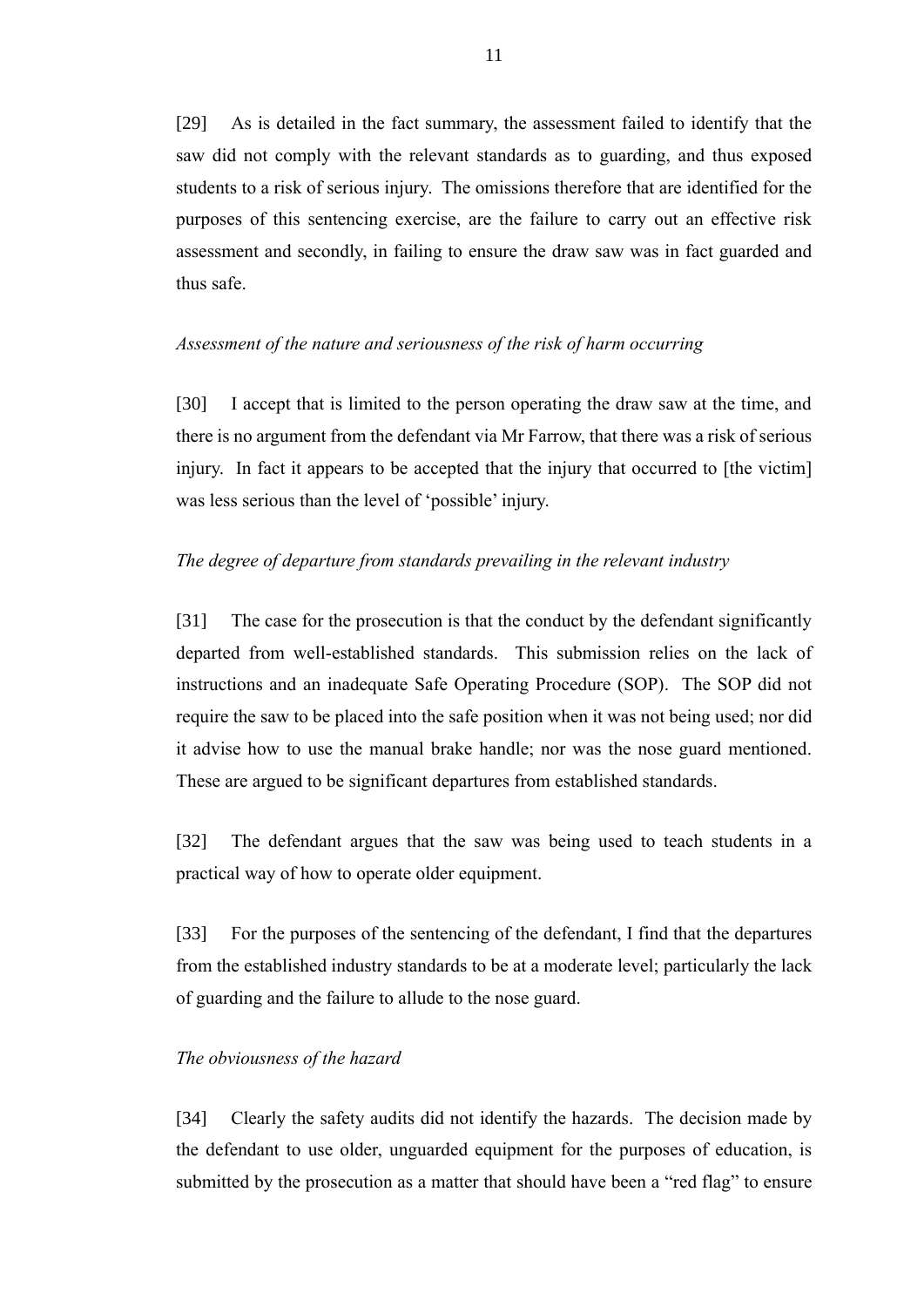there was an in depth investigation into the safety requirements. I find the hazard was of moderate obviousness.

# *The availability, cost and effectiveness of the means necessary to avoid the hazard*

[35] In relation to the means, effectiveness, cost and availability to avoid the hazard, I accept the submission of the prosecutor that there is a large amount of information in the industry generally, regarding the guarding of such machinery. The costs and/or the means of remedying the hazard as identified were not onerous.

[36] I analyse culpability by using the factors detailed in s 151 of the HSAWA and the provisions of the Sentencing Act. In my view, the culpability of the defendant is at the lower end of the medium band. The failure was limited to one piece of machinery. It was not due to neglect or failure to assess the equipment itself, but a failure to effectively identify the risk posed in its operation.

# **Quantum of fine**

[37] I note from the prosecution submissions:

A number of authorities were cited by counsel both for the prosecution and the defendant, which were argued as being similar and relevant in assessing the required starting point.

[38] One of the authorities is *WorkSafe New Zealand v Cave Bakery Ltd,* a decision of District Court Judge Brandts-Giesen.<sup>8</sup> There the Judge was considering the starting point for an incident where the victim lost his finger when it was cut off having been caught between a rotating paddle and the exterior housing of the hopper. Again the finger was able to be re-attached, but it would appear that the finger was fully amputated.<sup>9</sup> The failings were similar, as a person was not appointed to conduct an appropriate risk assessment and the machinery should have been guarded. The \$450,000 starting point which was used was in my view, reflective of a slightly higher level of culpability than in this present case.

<sup>8</sup> *WorkSafe New Zealand v Cave Bakery Ltd* [2018] NZDC 5427.

At  $[8]$  talks about the fingertip.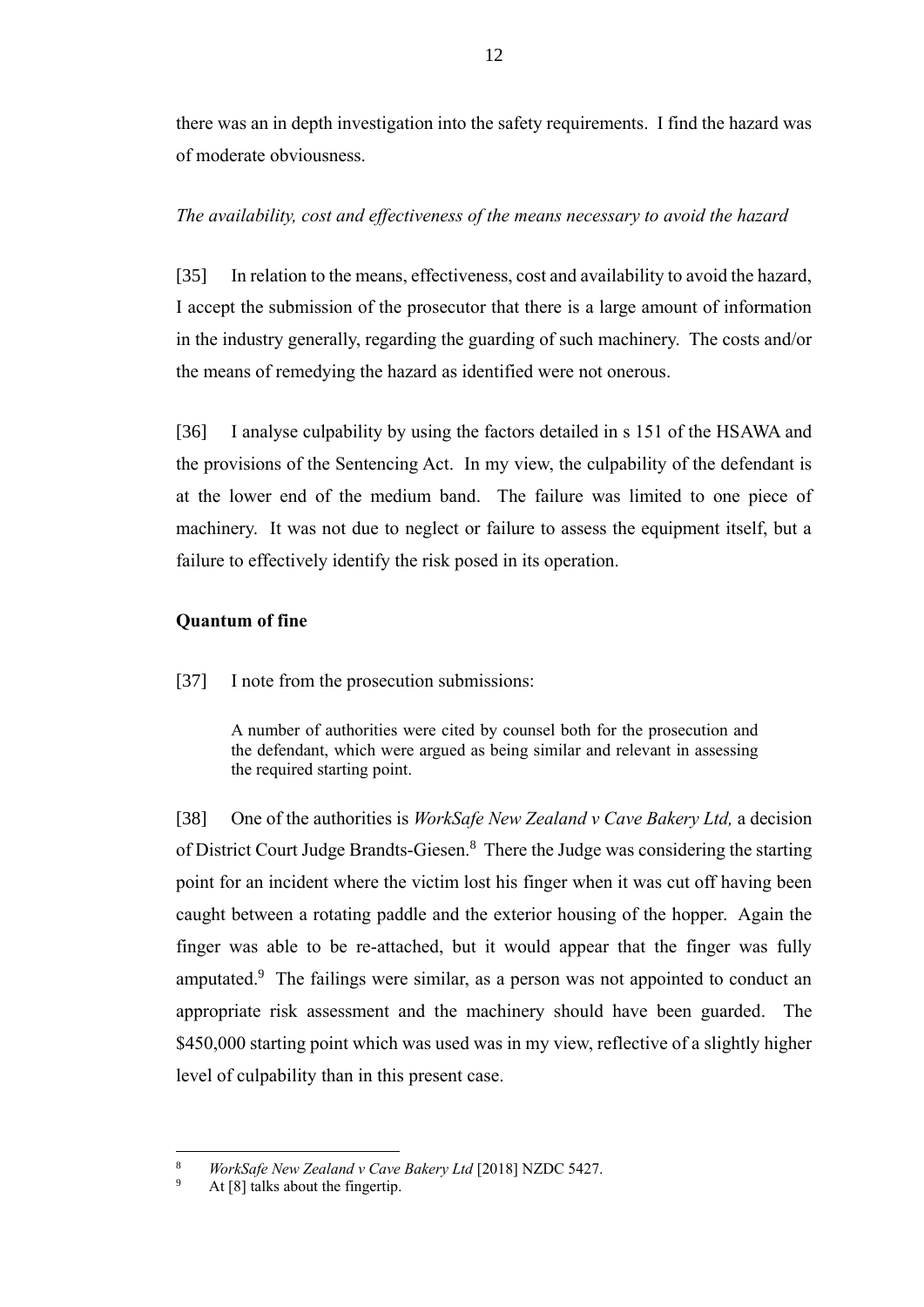[39] In relation to the authority of *WorkSafe v Wimpex Ltd* Judge Kellar outlined the various omissions which were wide ranging.<sup>10</sup> I note that the Judge said in his decision that the omissions included an overall lack of training on the equipment. He arrived at a starting point of a fine of \$450,000. Upon appeal this was accepted by Nation J as an appropriate starting point, the High Court finding there was no error in Judge Kellar's assessment.<sup>11</sup> Judge Kellar referred to the New Zealand Standards as the 'best practice guidelines', as does Ms Williams in this current case. I accept what Judge Kellar said at paragraph [35] as to the guidance given by such standards.

[40] In the authority of *WorkSafe New Zealand v Eurosell Wood Products Ltd* the defendant did not meet the guarding standards; an in depth risk assessment was not carried out; a safe system of work was not being used; and administrative controls were preferred rather than guarding.<sup>12</sup> The starting point was \$450,000.

[41] In this case there was an in depth assessment carried out which failed to identify the risk attaching to the saw and its lack of guarding. Otago Polytechnic was not relying on administrative controls. I assess therefore overall, that this present case is less serious than that that was before the respective Judges in *Eurosell* and *Wimpex*.

[42] I consider that a starting point of a fine of \$400,000 is appropriate in this case.

[43] The prosecution submitted that the vulnerability of the victim in this case is an aggravating factor, as he had only been in the pre-trade programme for around two months, and when that is factor is combined with his age of 23, it made the victim more vulnerable. Vulnerability was discussed in the Court of Appeal in *Graham v R* in respect of the *Taueki* aggravating factors:<sup>13</sup>

Many victims will have been vulnerable to some extent. Whether or not a particular factor truly aggravates offending will be a question of fact and degree requiring judicial assessment.

[44] The information that I have available to me is that students were supervised and were assessed as being competent to use the draw saw, before they were allowed

 $10$ <sup>10</sup> *WorkSafe v Wimpex*, above n 2, at [25]-[27].

<sup>11</sup> *Wimpex v Worksafe New Zealand* [2019] NZHC 1978.

<sup>12</sup> *WorkSafe New Zealand v Eurosell Wood Products Ltd* [2018] NZDC 21568.

<sup>13</sup> *Graham v R* [2011] NZCA 131 at [13]; *R v Taueki* [2005] 3 NZLR 372 (CA).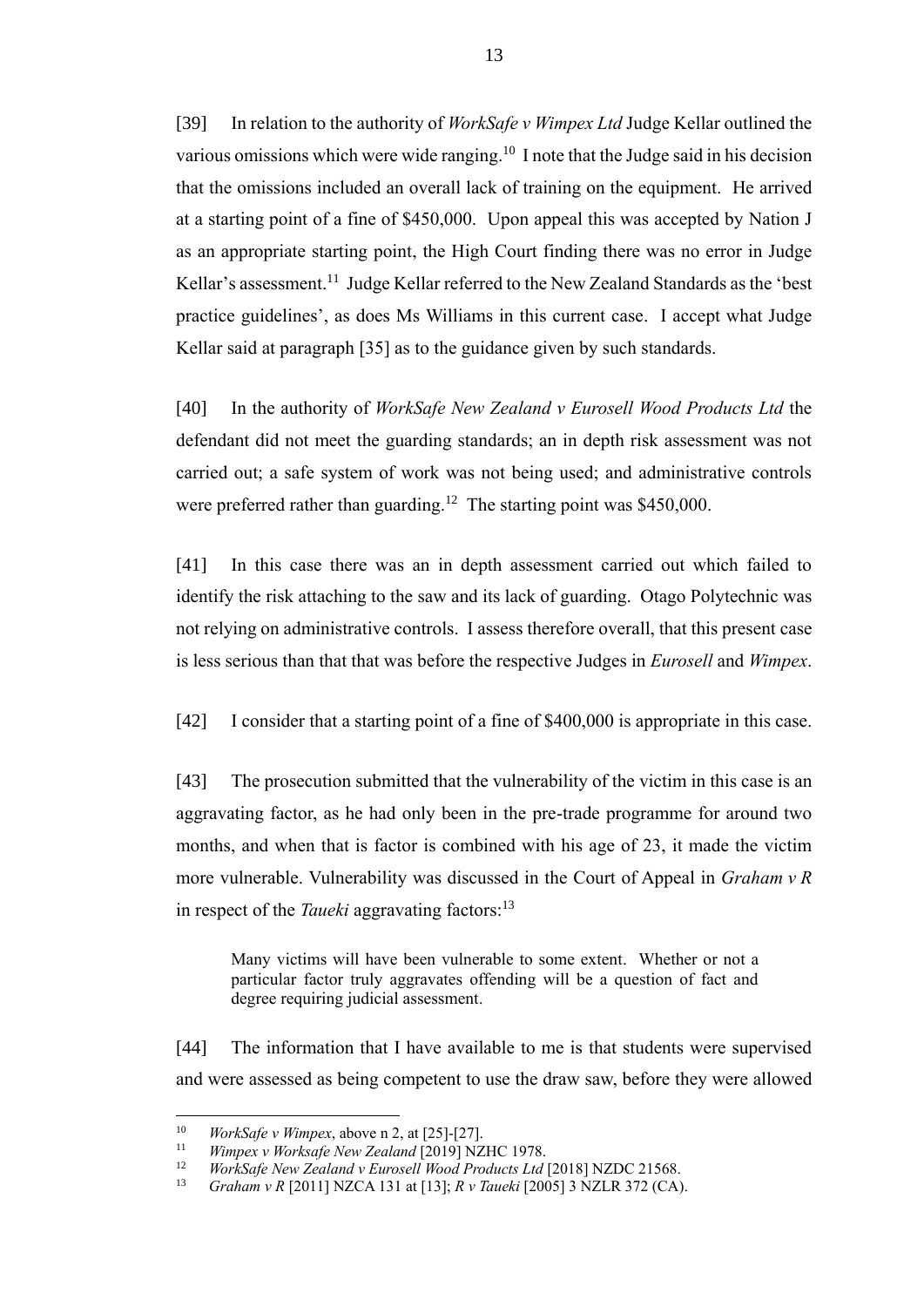to operate it without further supervision. I accept that [the victim] was more vulnerable than a person who has had a great deal of experience (time and hours) in using the equipment, but I do not accept that [the victim] was vulnerable to the extent that any uplift is required on the basis of vulnerability.

## **Discounts**

[45] I consider that the defendant can claim discounts for the following matters: reparation, remorse, and support.

[46] Reliance is placed by the prosecution on the comments contained within the *Stumpmaster* decision that there should not be a 1:1 credit for reparation. However, here the defendant provided both immediate and follow up assistance in the form of counselling and pastoral care and facilitated [the victim]'s gradual return to the programme. I consider there should be a discount of 5 percent for this factor.

[47] There is no argument as I understand it, that the defendant cooperated with WorkSafe. I allow 5 percent discount for cooperation.

[48] Following the incident and injury the defendant took steps including revising the guarding and the procedures and then replacing the saw. There was evidence provided of unsuccessful attempts to guard the saw prior to the incident. I consider the defendant is entitled to a discount of 5 percent for remedial steps that it took.

[49] There was a previous conviction of the defendant in 1998 relating to Occupation Overuse Syndrome, where the defendant was liable because it had not reduced hours of work. The prosecution had its origin in a different area, and it is the only conviction the defendant has. I allow a small discount at 5 percent for good character.

[50] Discounts therefor total 20 percent; leaving the starting point before guilty plea discount at \$320,000.

[51] It appears to be a practice that there be a full guilty plea discount of 25 percent allowed. I note Judge Kellar's comments in the *Wimpex* authority. I note here that the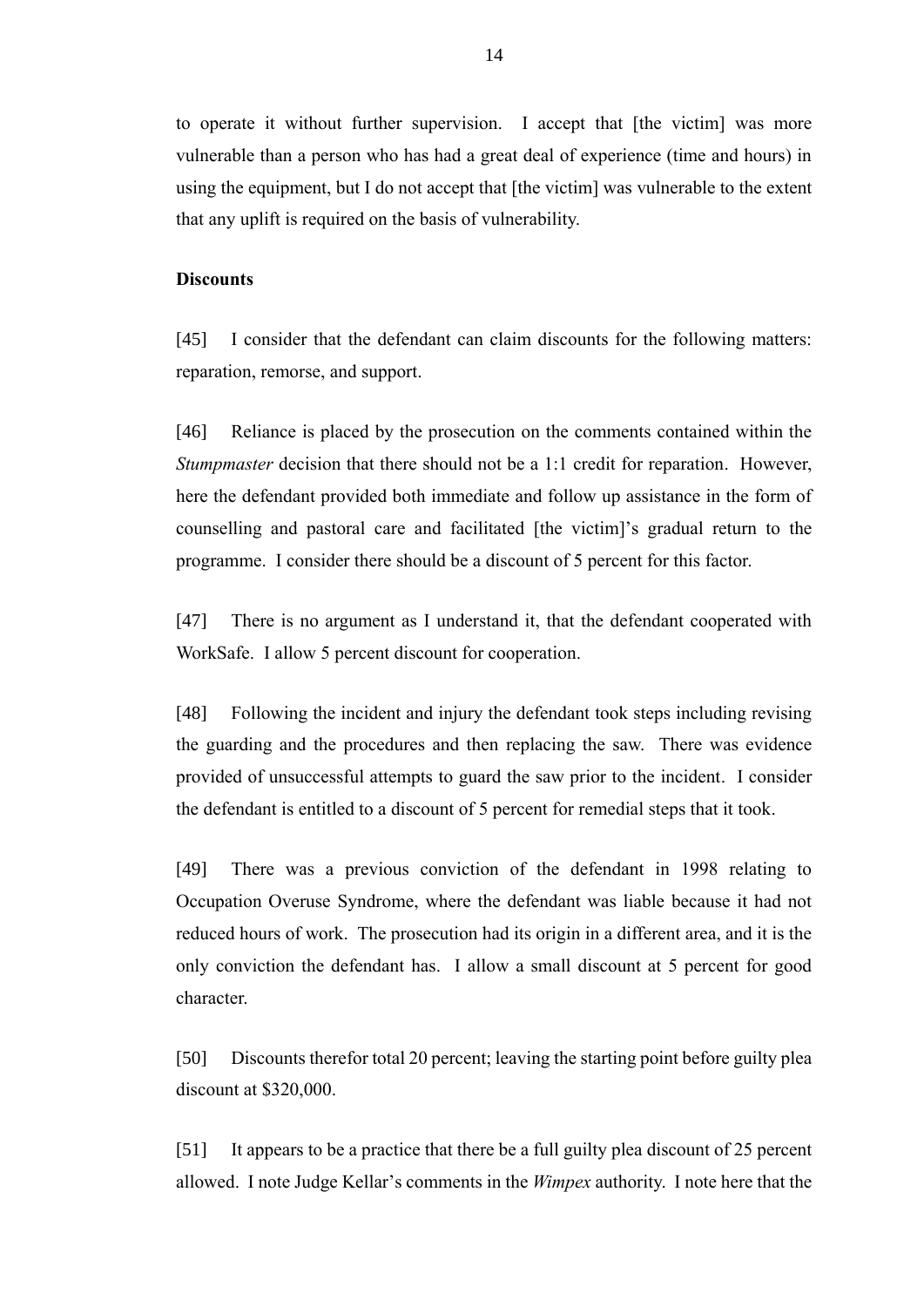charging document is dated 7 June 2019, and the guilty plea was entered five months later; but it seems that a 25 percent discount is agreed upon, even after taking into account the strength of the prosecution case and similar such prosecutions. I allow the 25 percent discount, but I do so reluctantly.

[52] That brings the end fine to \$240,000.

# **Orders under sections 152-158 of the HSAWA**

[53] Following the terms of *Stumpmaster* I move onto consider whether orders should be made under any of ss 152 – 158 of the HSAWA. In the *Stumpmaster* decision the High Court detailed the four step approach to sentencing Health and Safety offending, which has previously been discussed. Following the assessment of the quantum of reparation that is to be ordered (and/or paid); and the fixing of the amount of the fine; the Sentencing Court then is to consider orders in the terms of ss 152 – 158 of the HSAWA. Those sections fall within sub-part 8 of Part 4 of the Act. By the provisions of s 150 a Sentencing Court upon conviction of an offender is to consider the provisions in this part of the Act.

[54] Section 151, which is set out above, outlines the sentencing criteria. In particular I note the Court must have regard to the purpose of the HSAWA and the purposes and principles of sentencing as set out in the Sentencing Act 2002.<sup>14</sup>

[55] In considering those provisions and noting that in the terms of the *Stumpmaster*  decision, I have already fixed the fine and taken into account the matters detailed in s  $151(2)$  as I have detailed. I am required under s  $151(2)(b)$  to have regard to the purpose of the HSAWA. It is set out in s 3 of the Act:

## **3 Purpose**

- (1) The main purpose of this Act is to provide for a balanced framework to secure the health and safety of workers and workplaces by—
	- (a) protecting workers and other persons against harm to their health, safety, and welfare by eliminating or minimising risks arising from work or from prescribed high-risk plant; and

 $\overline{a}$ <sup>14</sup> Health and Safety at Work Act 2015, s 151; above at [24].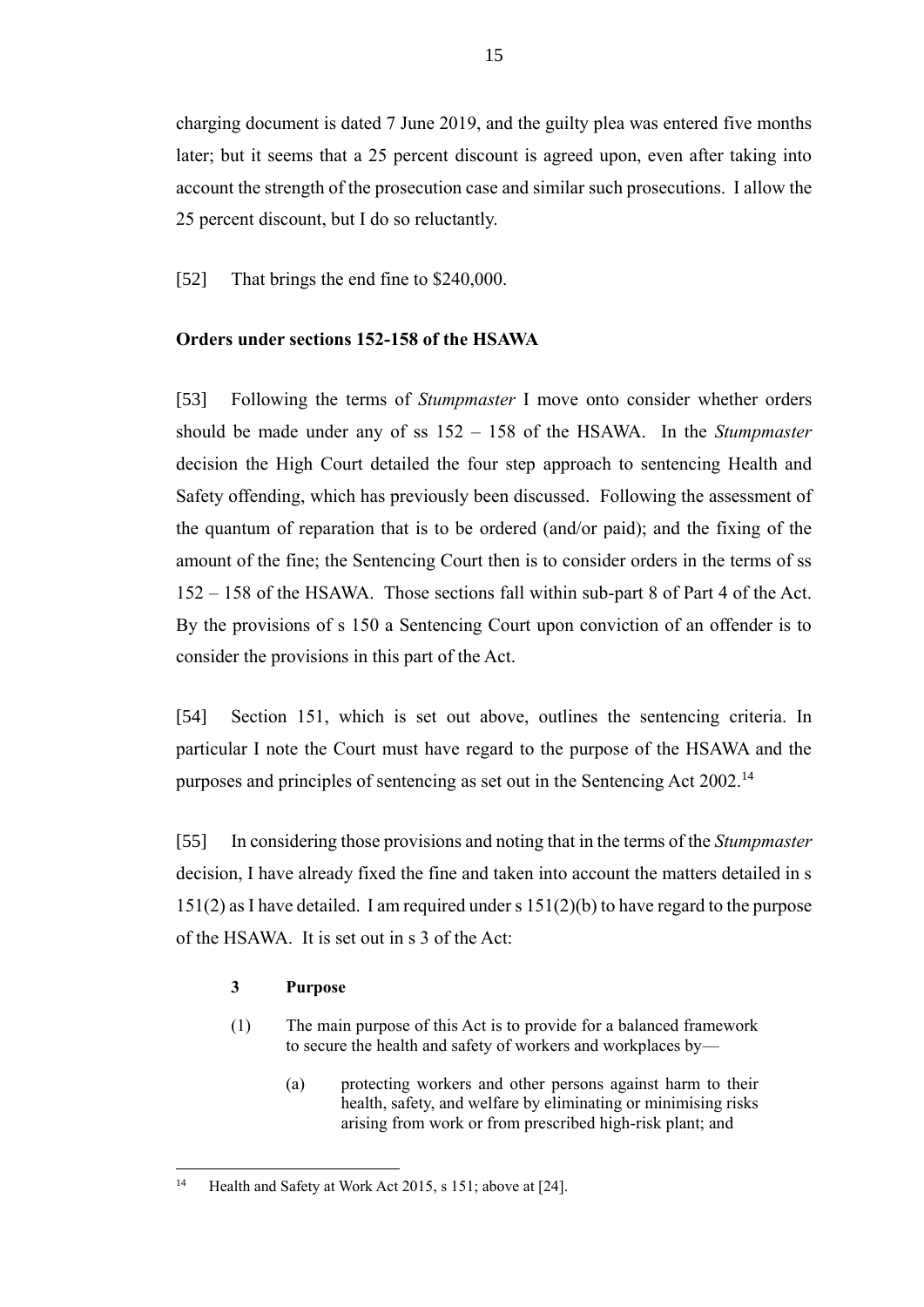- (b) providing for fair and effective workplace representation, consultation, co-operation, and resolution of issues in relation to work health and safety; and
- (c) encouraging unions and employer organisations to take a constructive role in promoting improvements in work health and safety practices, and assisting PCBUs and workers to achieve a healthier and safer working environment; and
- (d) Promoting the provision of advice, information, education, and training in relation to work health and safety; and
- (e) securing compliance with this Act through effective and appropriate compliance and enforcement measures; and
- (f) ensuring appropriate scrutiny and review of actions taken by persons performing functions or exercising powers under this Act; and
- (g) providing a framework for continuous improvement and progressively higher standards of work health and safety.
- (2) In furthering subsection  $(1)(a)$ , regard must be had to the principle that workers and other persons should be given the highest level of protection against harm to their health, safety, and welfare from hazards and risks arising from work or from specified types of plant as is reasonably practicable.

[56] Section 152 of the Act relates to the order for the payment to the 'regulator' of a sum towards the cost of the prosecution. In the circumstances that they pertain to this case, the prosecution seeks an order as regards to a contribution to its costs under this section. The prosecutor seeks a contribution in the sum of \$3,432.45 which equates to 50 percent of the prosecution's legal and costs of external counsel. It does not seek a contribution in relation to investigation costs.

[57] The position of the defendant is that it will abide the Court's decision as to an order for payment towards costs.

[58] I am satisfied that it is appropriate in all circumstances as they pertain in this case to make an order in the terms of s 152(1) of the HSAWA for the payment of the sum of \$3,432.45 by the defendant.

[59] Section 153 of the Act relates to adverse publicity orders. There is no application before me for any such non-financial sanction. In the circumstances of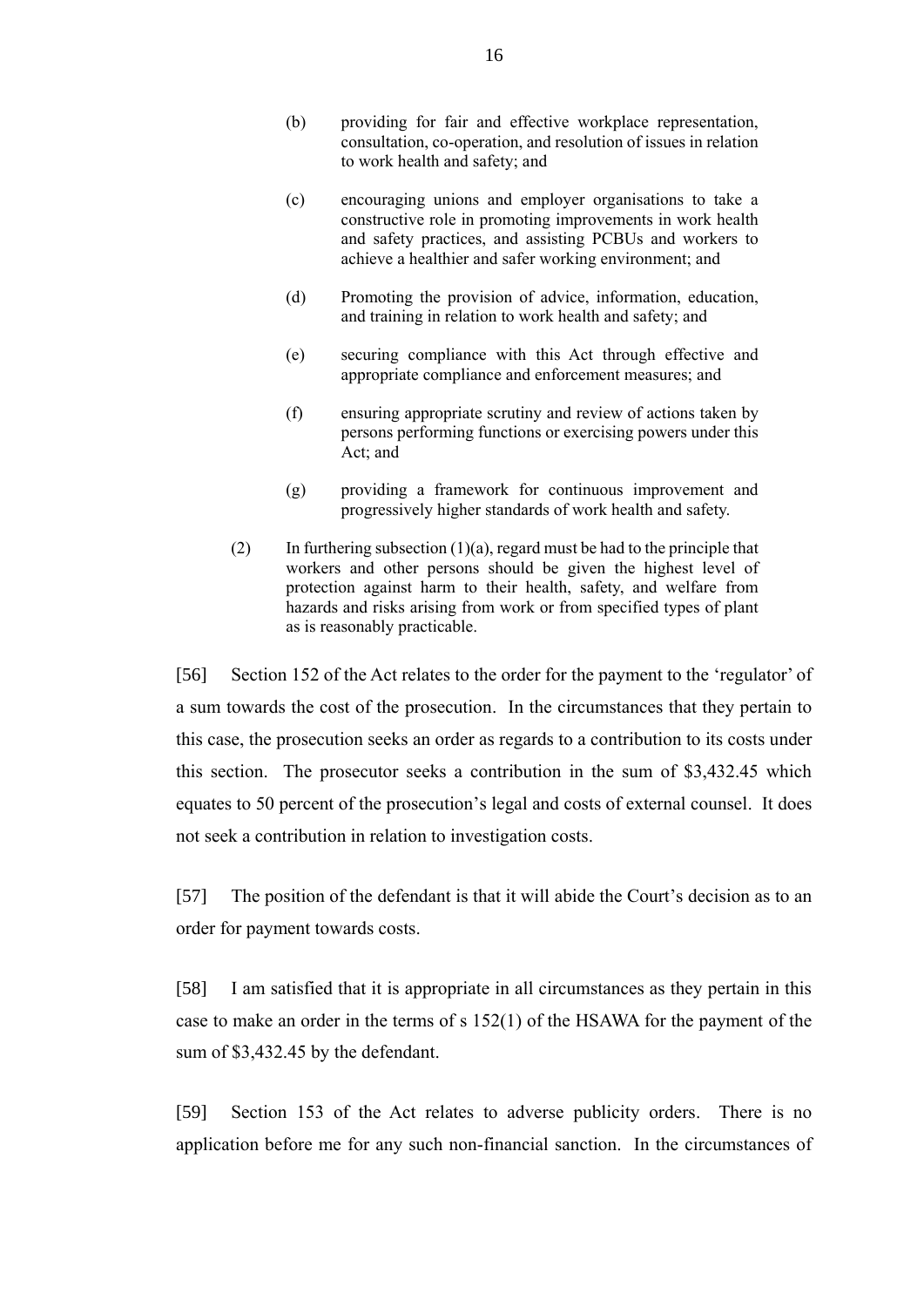this particular case I do not see the necessity for such an order to be made in relation to the defendant polytechnic.

[60] Section 154 allows the Court to make orders for restoration, requiring an offender to take certain specified steps within a set period to remedy any matter caused by the commission of the offence. In my view, there is no need for any such order in this particular factual set of circumstances.

[61] Section 155 provides for work, health and safety project orders which would require an offender to undertake a specified project for the general improvement of work health and safety, within a stated period. An example of such an order is detailed in the authority of *WorkSafe v Nicks Components and Accessories Ltd*. <sup>15</sup> There the Court accepted that the punitive function of sentencing could be met by making an order requiring the defendant company to prepare a safety presentation to students at an Institute of Technology, produce a safety training film about the defendant's experience in connection with the incident, and that such film be available as a training resource. The Court imposed such a project order together with a file of \$60,000 and reparation of \$40,000 for what it found to be a clear, avoidable and preventable breach.

[62] Section 156 gives the Court the power to make an order for the release of the defendant upon the defendant giving an undertaking with specified conditions. This is described as a Court Ordered Enforceable Undertaking ("COEU"). Section 156 states:

## **156 Release on giving of court-ordered enforceable undertaking**

- (1) The court may (with or without recording a conviction) adjourn a proceeding for up to 2 years and make an order for the release of the offender if the offender gives an undertaking with specified conditions (a **court-ordered enforceable undertaking**).
- (2) A court-ordered enforceable undertaking must specify the following conditions:
	- (a) that the offender appears before the court if called on to do so during the period of the adjournment and, if the court so specifies, at the time to which the further hearing is adjourned:

 $\overline{a}$ <sup>15</sup> *WorkSafe v Nicks Components and Accessories Ltd* [2018] NZDC 26212.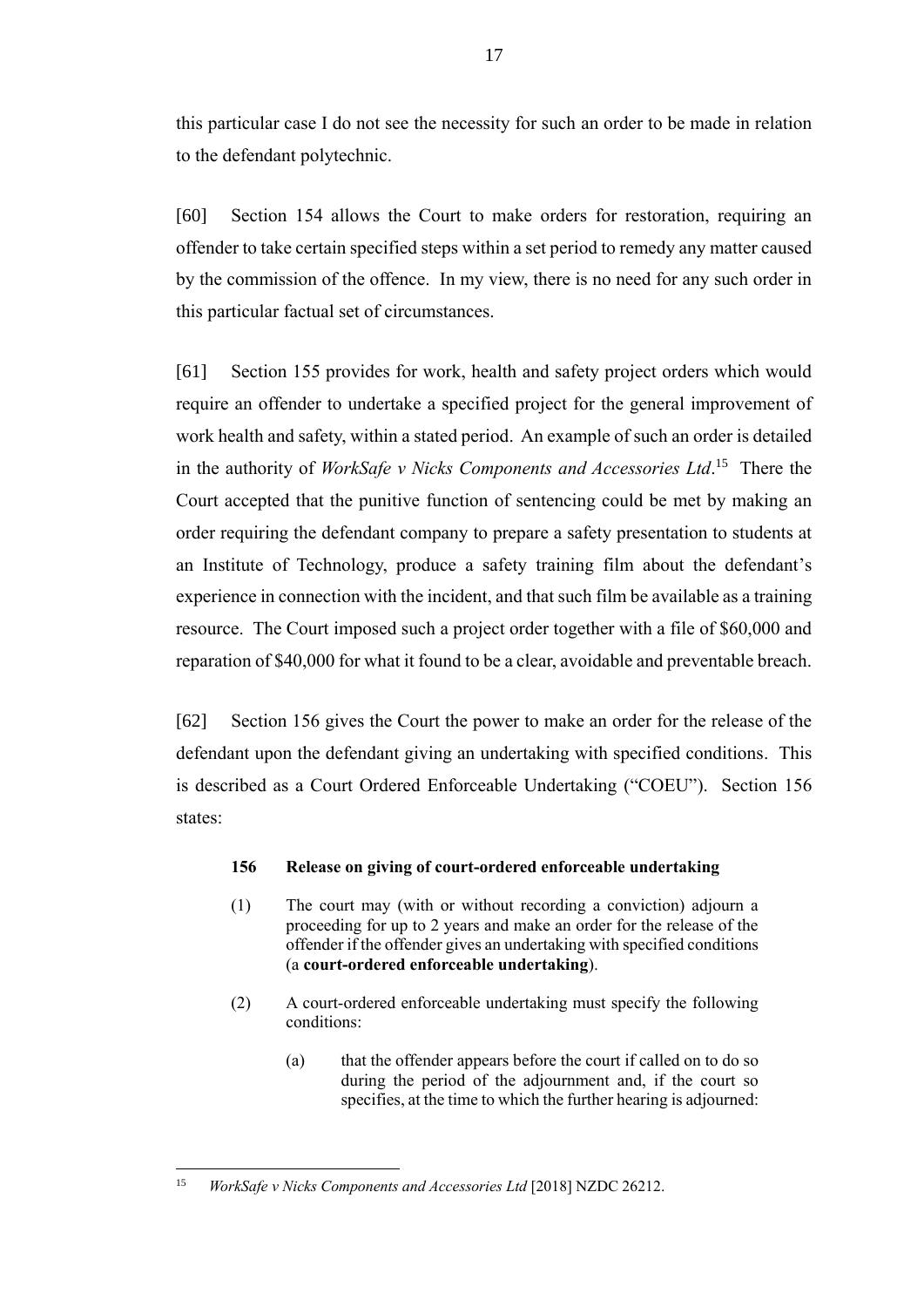- (b) that the offender does not commit, during the period of the adjournment, any offence against this Act or regulations:
- (c) that the offender observes any special conditions imposed by the court.
- (3) An offender who has given a court-ordered enforceable undertaking under this section may be called on to appear before the court by order of the court.
- (4) An order under subsection (3) must be served on the offender not less than 4 days before the time specified in it for the appearance.
- (5) If the court is satisfied at the time to which a further hearing of a proceeding is adjourned that the offender has observed the conditions of the court-ordered enforceable undertaking, it must discharge the offender without any further hearing of the proceeding.
- (6) The regulator must publish, on an Internet site maintained by or on behalf of the regulator, notice of a court-ordered enforceable undertaking made in accordance with subsection (1), unless the court orders otherwise.

[63] In this particular case, the defendant seeks such an order be made. It has provided proposed conditions of any COEU in an affidavit filed by Phillip Ker, the Chief Executive Officer of the defendant. The offer made is that the defendant would design, deliver and offer free of charge, a unique training provision to educate construction workers about Health and Safety requirements. The defendant, acting proactively, has approached local construction firms operating in the industry and has had positive responses and indications from such businesses that such online training would be "hugely beneficial." In the submissions from counsel for the defendant there is an has estimated total cost of the programme of \$275,000. The detail includes some \$18,000 worth of scholarships to be awarded for student attendance at other construction or health and safety programmes/courses that are being offered to the community by the defendant.

[64] In the case of *WorkSafe New Zealand v Niagara Sawmilling Co Ltd,* Judge McIlraith discussed this particular provision of the Act:<sup>16</sup>

[34] There was no specific reference in *Stumpmaster* to a court-ordered enforceable undertaking under s 156. It was, however, clearly specified by the High Court that the third step in the sentencing approach must now be the

<sup>16</sup> *WorkSafe New Zealand v Niagara Sawmilling Co Ltd* [2019] NZDC 9720 at [34]-[35].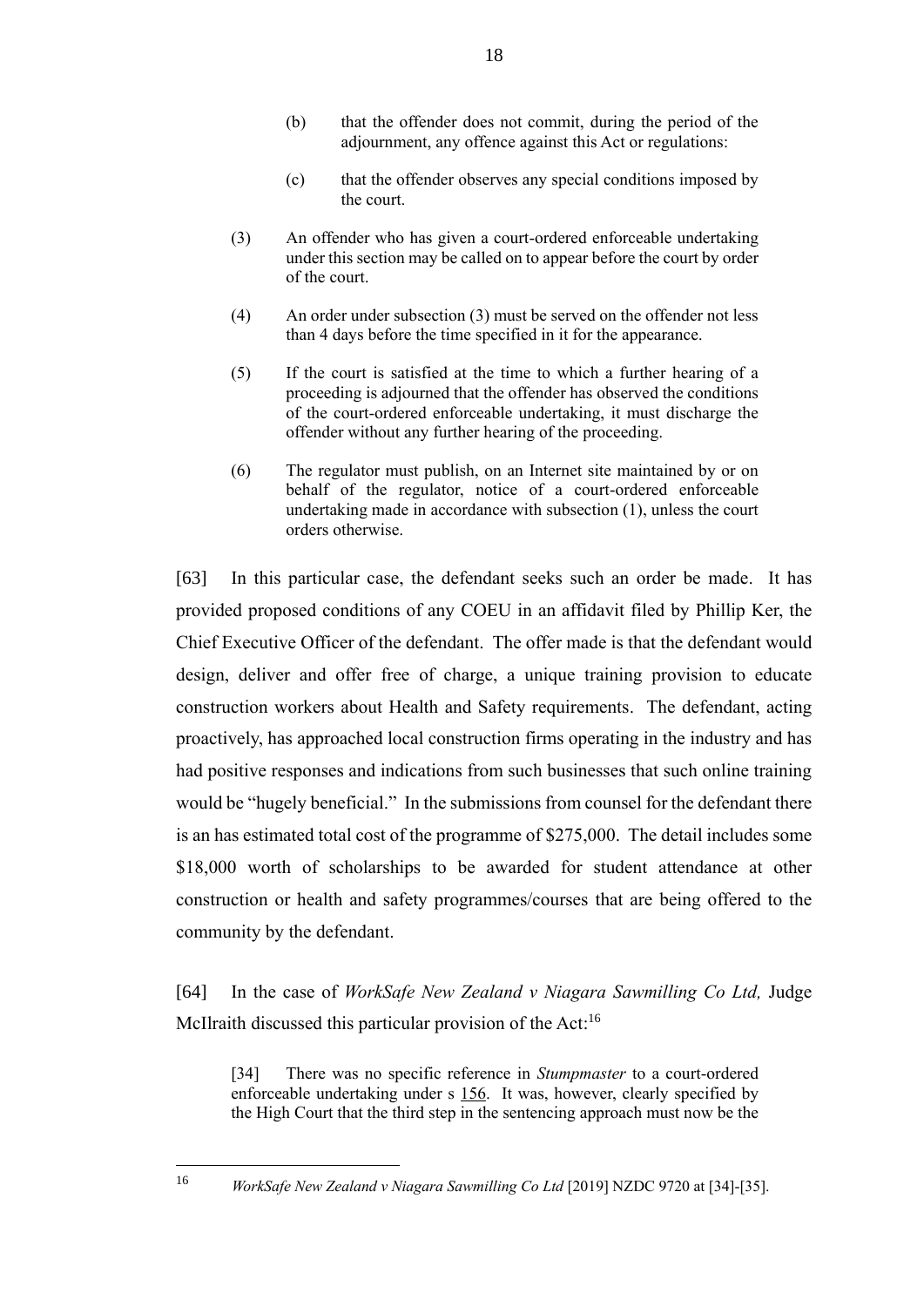determination of whether further orders under ss 152-158 are required. That clearly includes any potential orders under s 156.

[35] As discussed with counsel, the orders contemplated by ss 152-158 are, of course, different in nature. Section 152 contemplates an order for payment of the regulator's costs in bringing a prosecution. It is now common for such an order to be made. Section 153 contemplates adverse publicity orders. Counsel are not aware of any having been made. Section 154 provides for orders for restoration. Once again, counsel are unaware of any being made. Section 155 provides for health and safety project orders. I was advised that this has been done in one reported case. Section 158 provides for training orders. While none have been made, it is possible to envisage the appropriate situation when one may be. Section 157 provides for a court-ordered injunction. None have been ordered.

The discussion in those two paragraphs shows Judge McIlraith was clearly carrying out a similar assessment to what I have done above.

[65] Then the Judge went on to say: $17$ 

[37] After consideration of counsel's submissions, it is my view that as contemplated in *Stumpmaster*, while s 156 could be seen to contemplate an alternative sentencing outcome in many ways, it nevertheless is properly one of the orders to be assessed as part of the third step in the *Stumpmaster* sentencing process. I do not consider that court-ordered enforceable undertakings are necessarily confined to an alternative sentencing outcome. It may well be possible that in an appropriate case (for example an offender with incapacity to pay a fine) that court-ordered enforceable undertakings are the appropriate outcome (quite possibly combined with an order to pay reparation). I can see no reason to confine the circumstances in which an order under s 156 may be made to an alternative sentencing process.

[66] Judge McIlraith said, that in his opinion it was more likely that an outcome of sentencing being a COEU would be where the level of culpability is low, and while it was not always necessary, that it was more likely that a COEU would be appropriate were a defendant does not have prior health and safety convictions, or at least not of a serious nature, as *Niagara* had. In that particular case the Judge had found that *Niagara*'s culpability was at the upper end of the medium range, and a starting point of \$600,000 was assessed.

[67] Judge EP Paul in his decision of *WorkSafe New Zealand v Discoveries Educare*  Ltd and Heng Tong Investments Ltd also considered s 156.<sup>18</sup> In that decision Judge

 $17$ <sup>17</sup> *WorkSafe New Zealand v Niagara Sawmilling Co* Ltd, above n 16, at [37].

<sup>18</sup> *WorkSafe New Zealand v Discoveries Educare Ltd and Heng Tong Investments Ltd* [2019] NZDC 13056.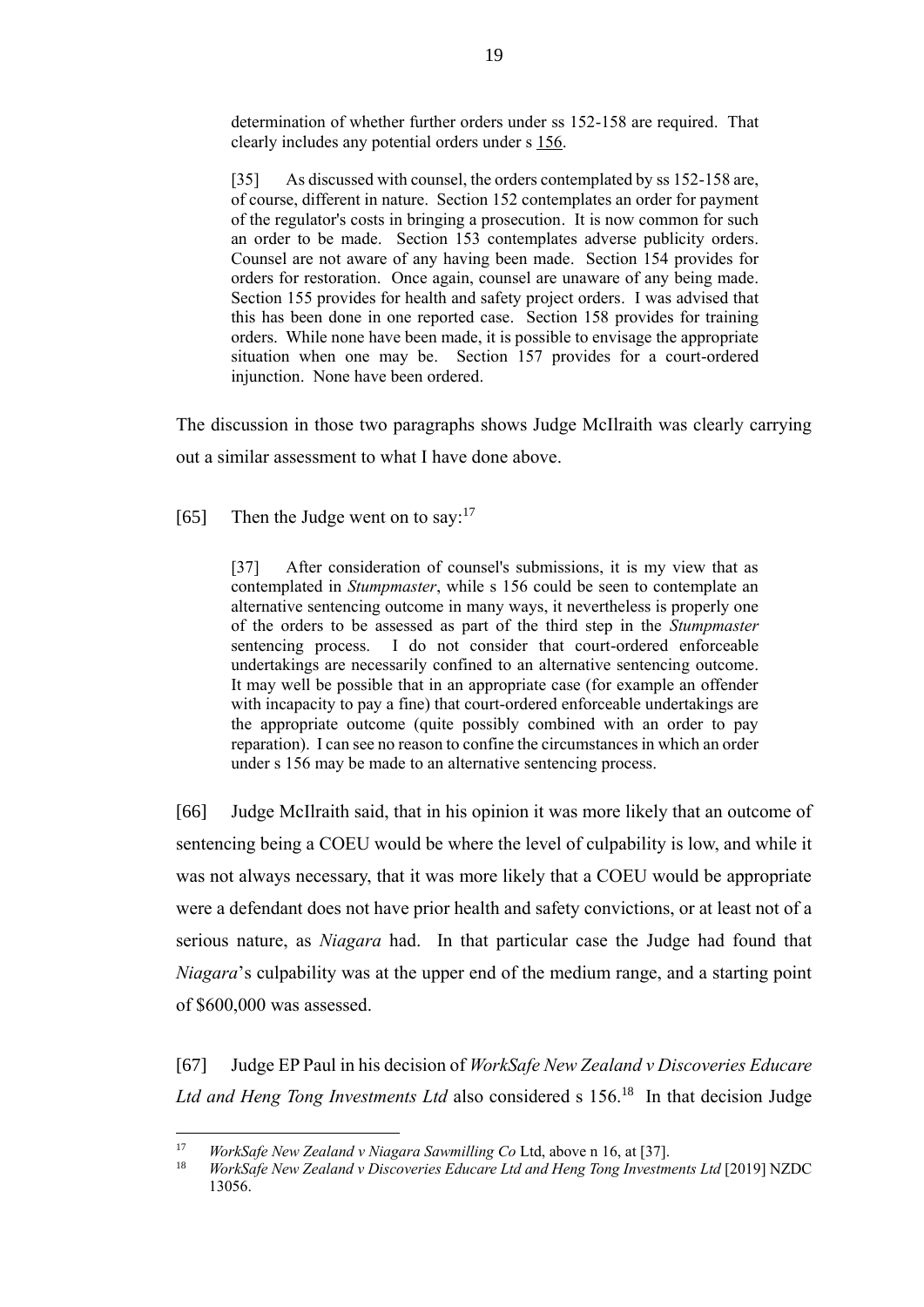Paul held that there was nothing 'exceptional' about the circumstances of that case that dictated a departure from normal sentencing outcomes. It was a case that related to where pre-school aged children and a teacher, were hit by a falling branch from a tree that had been dead for some time. A child suffered a serious injury and a fractured skull. Judge Paul found the *Discoveries Educare* culpability to be in the medium band with an appropriate starting point of \$430,000.

[68] As is seen from the wording of s 156, the Court is given (in terms of s 156(1)) a wide discretion to release a defendant with or without recording a conviction upon the giving of a COEU. Section 156(2) states particular specifications required to be within that undertaking. There is no reason that I can see to read down the provisions of s 156 to a point of where there needs to be a low level of culpability or restrict such sentencing option to first offenders in health and safety matters. In relation to Judge Paul's comments in looking at the question of whether or not there was something "exceptional" again there is no such requirement in the clear wording of the section.

[69] My reading of s 156 requires the Court to consider the principles and purposes of the Act; to take into account all the relevant factors and culpabilities assessed in relation to the particular case; the suitability of the particular COEU together with its utility, and whether the Court decides it meets the relevant principles and purposes of the HSAWA and of general sentencing.

[70] The proposal as put in Mr Farrow's submissions on behalf of the Polytechnic and in accordance with the matters detailed in the affidavit of Mr Ker, is that the defendant would expend a minimum of enforceable undertaking activities to the sum of \$275,000.<sup>19</sup> The proposal, as detailed in the affidavit, is comprehensive both as to the proposed undertaking and its conditions as per paragraph [15] of the Ker affidavit. Counsels submissions noted earlier communications between the defendant and WorkSafe New Zealand where the defendant sought agreement to a voluntary enforceable undertaking under s 132 of HSAWA, which was declined by Work Safe New Zealand.

<sup>19</sup> <sup>19</sup> Affidavit of Mr Ker dated 28/1/2020.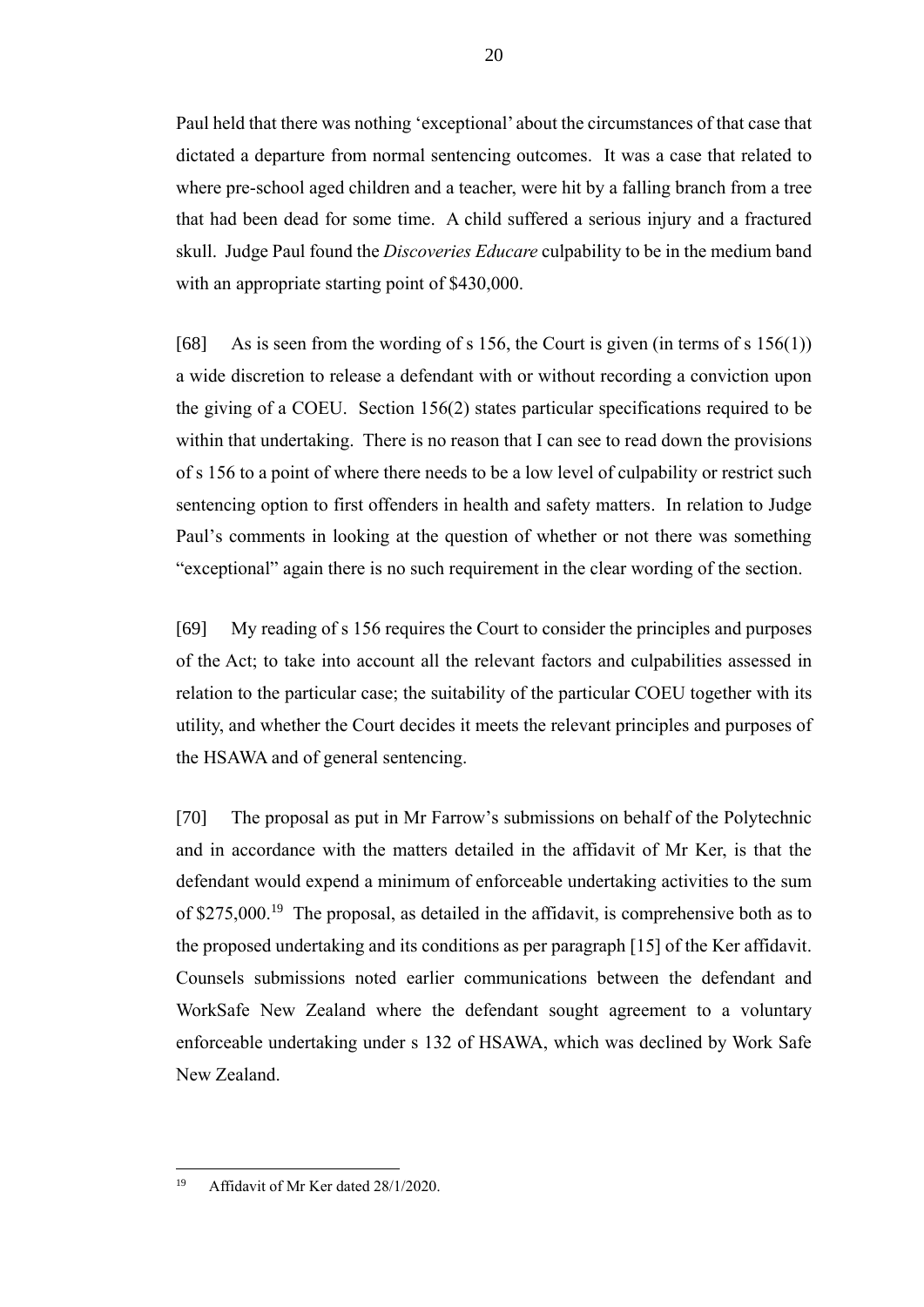[71] Mr Farrow's submission is that a COEU is a discretionary decision of the Court, which in his submission is unfettered. That the Court can consider WorkSafe New Zealand criteria but that the Court should not substitute WorkSafe New Zealand's decision making for the exercise of its unfettered discretion. Mr Farrow submits the purposes and principles of sentencing are meet by an order under s 156 in that it would provide accountability for harm, reparation in the interests of the victim and also establish denunciation and deterrence. Mr Farrow's submission is that it should be for a period of 12 months, and as such it would be a commitment faced by the Polytechnic, its staff, workers, students and also a commitment to the community.

[72] Mr Farrow notes that [the victim], is supportive of the undertaking. Particularly, Mr Farrow submits, that the defendant as an educator is uniquely positioned to create and to deliver such health and safety training, and thus meet the purposes detailed in s 3 of the HSAWA, of promoting the provision of advice, information, education and training, in relation to work health and safety, that such an undertaking would also provide a framework for continuous improvement in, and the provision of progressively higher standards of, work health and safety. Mr Farrow notes that the defendant is a Crown organisation in the terms of the law, and a fine being imposed (which is permissible in the terms of Crown Organisations (Criminal Liability Act 2002)) would be transferring education funds from one Crown entity to another.

[73] Ms Williams in her submissions on this issue makes the position of the prosecution clear at para [3.2] where she says "that in the view of the prosecutor a COEU is not an appropriate sentencing option as it would not satisfy the purposes and principles of sentencing in there terms of the Sentencing Act 2002, or the criteria detailed in s 151 of HSAWA." <sup>20</sup> In her submissions she notes denunciation and deterrence; the interests of the victim; and the holding of the offender accountable and promoting within the offender a sense of responsibility as the most relevant principles. She submits that in the terms of s 8 of the Sentencing Act the Court needs to consider the gravity of the offending and the degree of culpability, the impact upon the victim,

<sup>20</sup> Ms Williams' submissions dated 19/05/2020.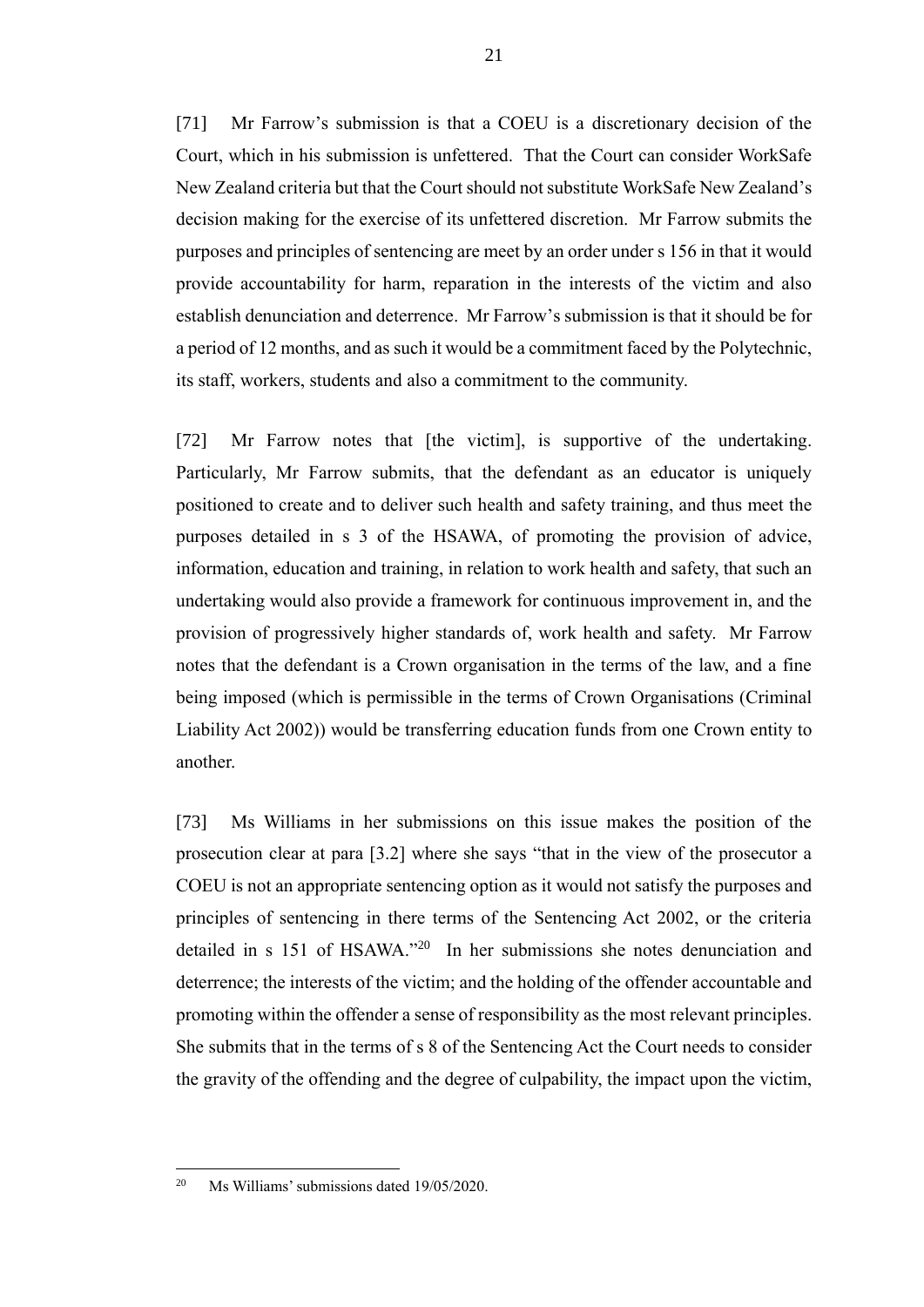and the seriousness of this type of offence. She then details the criteria pursuant to s  $151(2)(b)$ .

[74] It is the prosecution's submission at [3.5] that:

… there is nothing exceptional about the circumstances of this case that dictates a departure from the normal sentence of a conviction

With respect to Ms Williams she is reading words into the provisions of s 156 that are just not there. In my view, there does not need to be an exceptional set of circumstances. Ms Williams submits that the proposed COEU and its terms do not address the failings of the defendant, nor the inherent system failures, and would not provide deterrence and denunciation to the defendant nor to the industry, to sufficient levels.

[75] The submissions by the prosecution are that as the culpability for a "significant departure" falls within the middle range of the medium culpability band, for this defendant to receive a COEU would be out of step with other cases and not a proportionate response. Ms Williams discusses in her submissions the authorities of *Discoveries Educare* and *Niagara* and notes the following factual issues:<sup>21</sup>

- (a) The draw saw had been operated in this carpentry department of the defendant since the 1970s and the risk posed by the inadequate machine guarding had never been identified. Ms Williams assessed that the case was similar to *Discoveries Educare* and submits that in this case, as the defendant is a public tertiary education institute, that the comments by Judge Paul in the *Discoveries Educare* decision are helpful;
- (b) The defendant was in a position as an educator that required it to "exemplify standards in health and safety" and yet utilised older machinery. The submission is made that the defendant should have been training students to refuse to operate unsafe machinery;

<sup>&</sup>lt;sup>21</sup> Ms Williams' submissions dated  $19/05/2020$  at [4.13]-[4.14].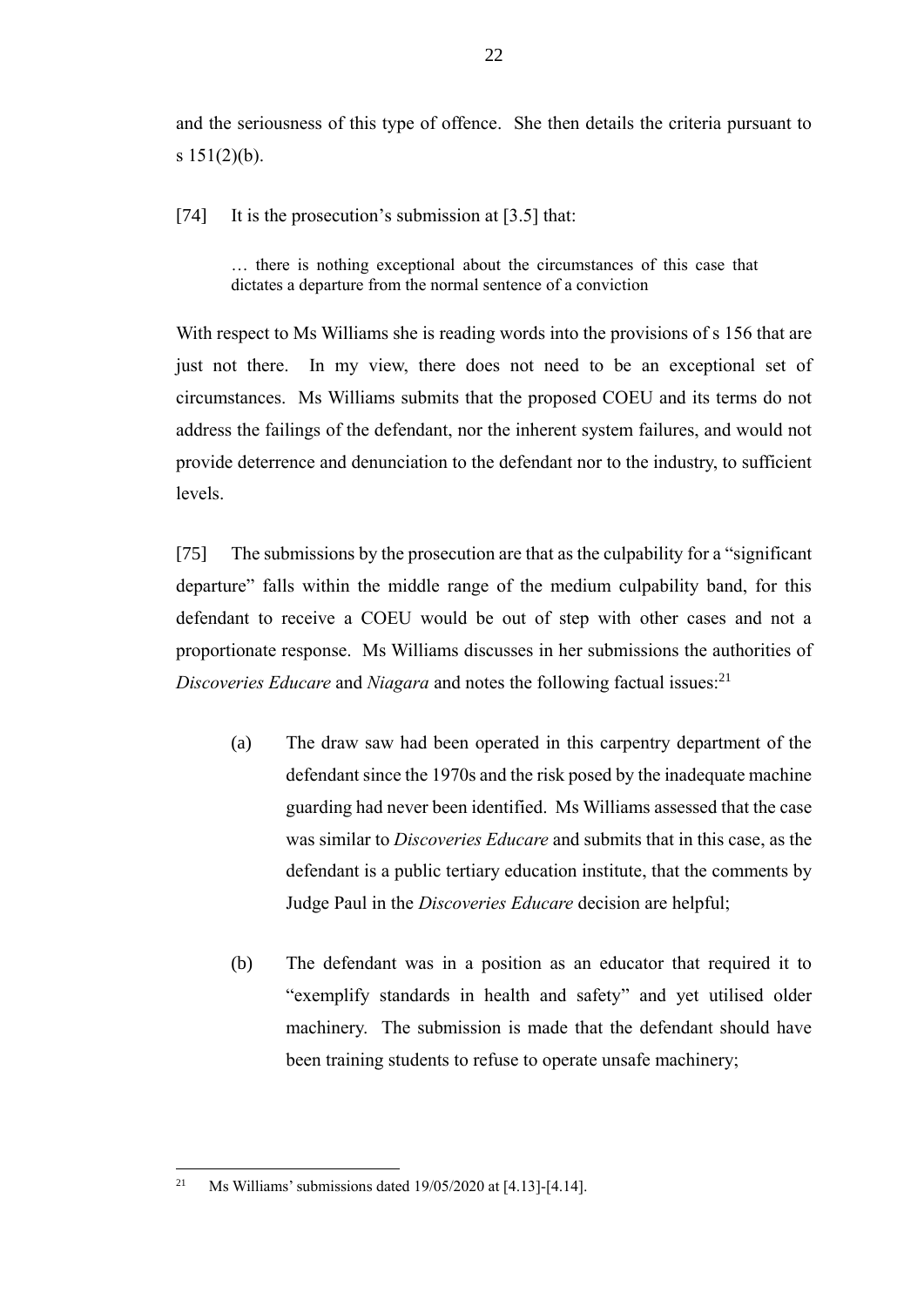[76] Overall, the prosecutor submits that a fine, together with the other orders, including a conviction, would meet the purposes of under s 3(1)(e) of the HSAWA.

[77] Albeit Ms Williams' position did not change she did accept the suggestion/direction made by me to have some input into the proposed undertaking conditions proposed by the defendant. The discussion that the Court had with counsel following the initial hearing, were helpful in settling the overall detail of the conditions of such an enforceable undertaking if it was to become part of this sentencing.

[78] The Otago Polytechnic is a tertiary education institute, and in my view, particularly involved in the training of people employed within the commercial construction industry. As such, it is principally, and most significantly available, to provide a particularly designed and detailed training provision to enable the workers that it has available within its community to learn about health and safety requirements and duties. The fact that in today's environment such education and training would be provided free of charge I consider very important, when one has regard to the present community drive to ensure ongoing commercial projects are financially sustainable and work to the benefit of the overall community, by providing employment opportunity and facilities.

[79] The response of local construction companies, as pointed to by the defendant is also an important consideration. The estimated costs of the programme is some \$275,000 and includes \$18,000 worth of scholarships for other construction/health and safety courses that the defendant offers. The proposal has been clearly detailed and has been considered by the prosecutor and its staff. Mr Ker in his affidavit notes that the training proposed and detailed in the undertaking, would not otherwise occur as the defendant does not currently provide training in this area because it cannot earn revenue under tertiary education rules for such training.<sup>22</sup>

[80] Mr Ker notes that the undertaking would result in the defendant giving its educational expertise and resources, with the aim of enhancing Health and Safety knowledge and education within primarily the Dunedin/Otago construction industry. Mr Ker correctly identifies that there is some \$3 billion worth of construction being

<sup>&</sup>lt;sup>22</sup> See Mr Ker's affidavit at [11].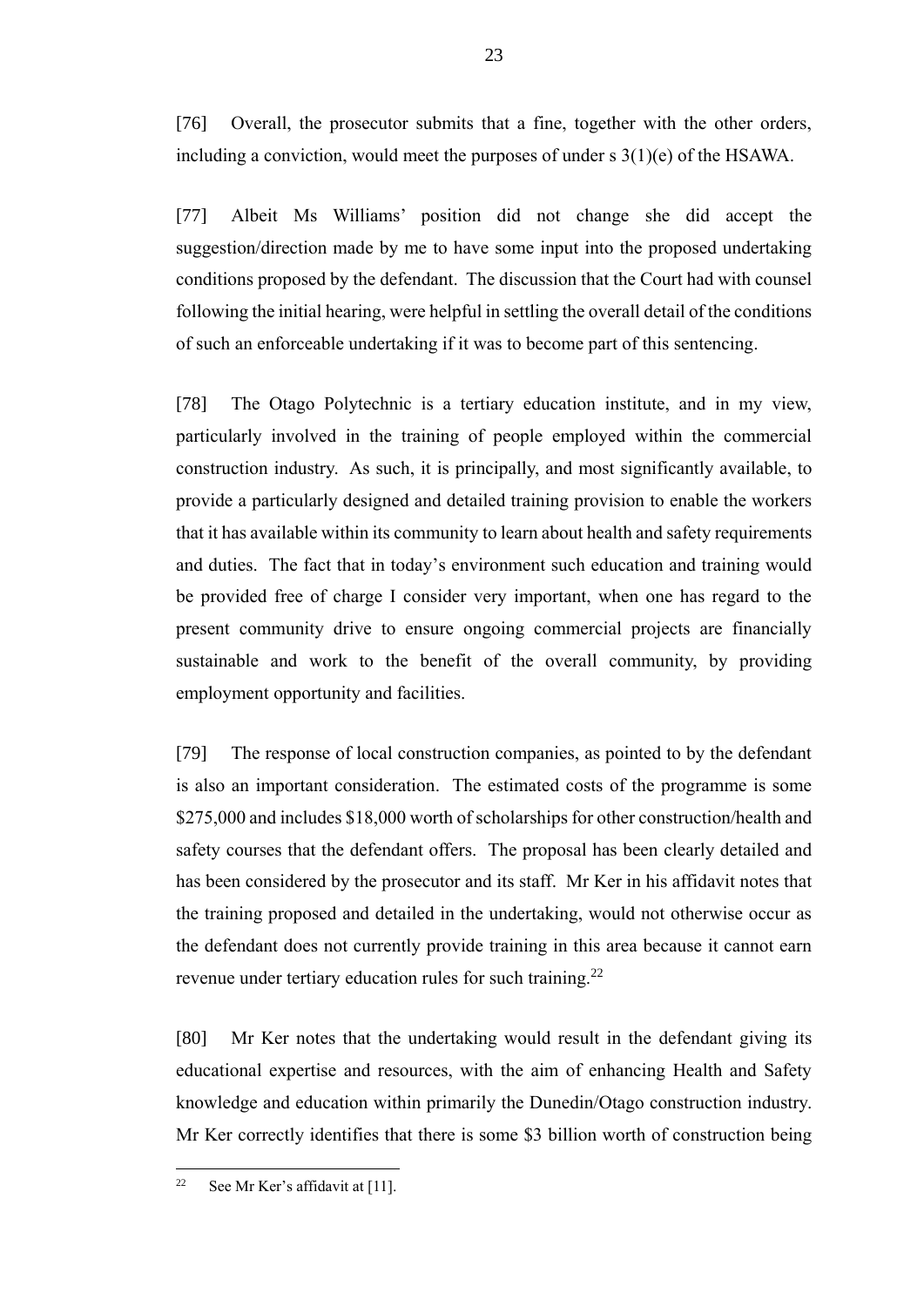planned within the Dunedin city educational facilities, the hospital, and other areas of the city.

[81] Mr Ker notes that the demands of such a "boom" in the construction industry will mean that labour sourcing will have to be widely undertaken and that it will be essential to ensure that the enlarged construction workforce no matter where it has its origins, understand and can implement the Health and Safety regulations within New Zealand.

[82] At paragraph [12] Mr Ker notes the benefits from the provision of free training opportunities online through electronic means; that training would be translated into other languages; the training would increase the knowledge and awareness within the industry about the risks associated with older fixed machinery and the need for investment so as to ensure the requirements under HSAWA are met. I accept those matters as are detailed in that paragraph [13] of the affidavit.

[83] Mr Ker details ongoing conversations that the defendant had had with WorkSafe New Zealand. I do not consider that information to be relevant issues for me to consider. Rather I am satisfied having considered my finding as to the level of culpability that the making of COEU in this case would met the principles and purposes of sentencing in the terms of ss 7, 8, 9 and 10 of the Sentencing Act; and also meet the purposes of the HSAWA in the following ways:

- 1) There will be accountability, a need on the part of the defendant to expend revenue into the undertaking;
- 2) To publicise the programme and thus its position in relation to the accident to [the victim] which be discussed within the community and therefore the defendant will be held accountable;
- 3) I consider the level of denunciation to be high and higher than the amount of fine that I would have imposed;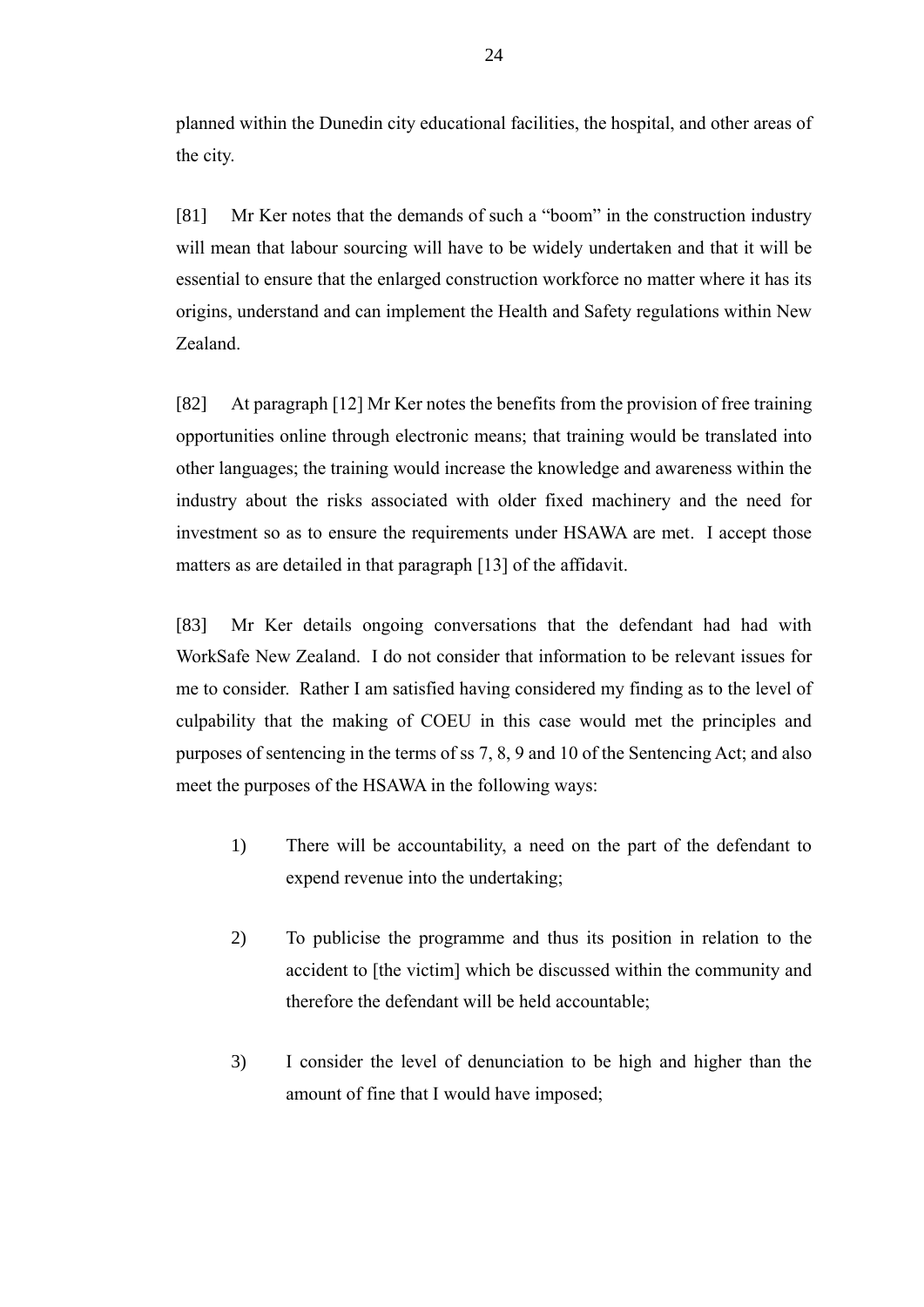- 4) I do not accept the submission of the prosecution that the gravity of the offending in this case is at the same level as the *Discoveries Educare* or *Niagara* cases, indeed in the particular assessment required in the terms of this prosecution, I have found it to be lower; and
- 5) I have noted and taken into account the effects of the offending upon [the victim]. I note what is detailed in the victim impact statement. And I note that he is a man who states:

I feel no ill will towards Otago Polytechnic or anyone involved in my incident, however I am happy that measures have been taken to ensure an incident like this does not happen to anyone else.

[84] Moving to the purposes of the HSAWA, I note that a fine in this case will result in a tertiary educational institute paying a fine to WorkSafe New Zealand when the monies being expended could be expended in a way that clearly promotes and mitigates the risks and relation to Health and Safety in the significant amount of building work that is planned to take place in Dunedin in the next few years. Clearly the COEU would promote the provision of advice, information, education and training in relation to work health and safety. Particularly important is that it would be made and promoted free of charge and be easily accessible. In my view this would, in a major way help secure future compliance with health and safety in the workplace as the standards and requirements of the Act would be known to employers, managers and particularly workers at the 'coal face'.

[85] It has been suggested that a COEU would provide a platform of promotion for the defendant. Against that of course is that the costs of doing what is proposed would be greater than the end fine. Secondly, it is noted that as part of the "story" element of the programme, that is the advertising outlined, there is to be inclusion in that that the programme results from an accident and is part of a COEU.

[86] Finally, whilst I appreciate that COEUs have not been imposed by the Court thus far in New Zealand, the provision of s 156 in HSAWA means that the legislature foresaw that there would be cases where such an order was appropriate. I note the term in the s 3 purpose, "balanced framework". I see a COEU as providing such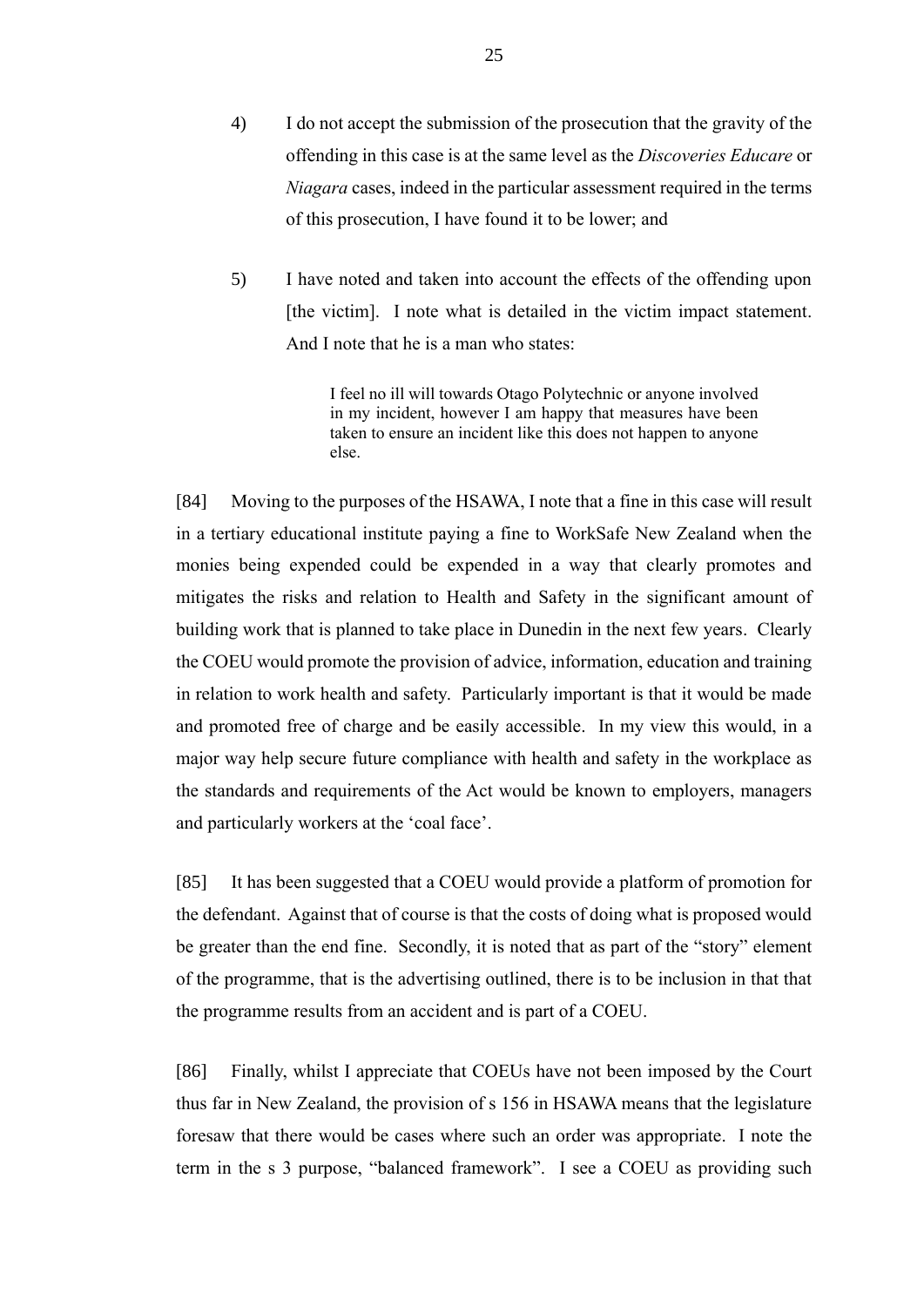balance that is referred to, by encouraging, promoting and directly improving the future health and safety, against a more punitive approach. This case in my view is one of those cases. When I have regard to the unique placement of the defendant's abilities to have the resources and the paths established to provide the training and information the implementation can only further the purposes of the Act.

[87] Accordingly I am well satisfied that in these circumstances that following the directions in *Stumpmaster* that I should make an order in the terms of s 156 of the HSAWA. The proceedings will be adjourned following the entry of a conviction against the defendant on the charge to a date to be fixed by the Registrar in June 2022. The defendant will pay the assessed reparation and contribution to prosecution costs I further order that the defendant be released upon it having given the undertaking with the specified conditions as are detailed in the appendix to this sentencing decision. The undertaking will be subject to the specified conditions as detailed in s 156 (2). The mandated reporting will take place and be available to a Dunedin based District Court Judge as is detailed in the COEU.

[88] Having made the order in the terms of s 156 I move on to the overall assessment of proportionality and appropriateness as is required in *Stumpmaster*, I consider the reparation of \$15,000, the payment of the agreed contribution to the prosecutor's costs and the detail of the undertaking, and that the end result overall is both a proportionate and appropriate response to the defendants offending.

[89] I order and direct accordingly.

#### **Court Ordered Enforceable Undertaking**

| <b>Activities - Industry/Sector</b>                                                                                                                                                                                                                                                                                                               | <b>Estimated</b><br>Cost | <b>Completion Date</b>                  |
|---------------------------------------------------------------------------------------------------------------------------------------------------------------------------------------------------------------------------------------------------------------------------------------------------------------------------------------------------|--------------------------|-----------------------------------------|
| A. Awareness raising campaign<br>Otago Polytechnic will consult with a<br>1.<br>suitably qualified and certified machine<br>safety expert or Certified Professional<br>Engineer with sufficient knowledge and<br>experience in AS/NZS 4024, to design and<br>deliver a detailed safety campaign using<br>the incident that is the subject of this | \$12,000                 | Design completed by<br>27 November 2020 |

[90] The Otago Polytechnic is to create and implement the following: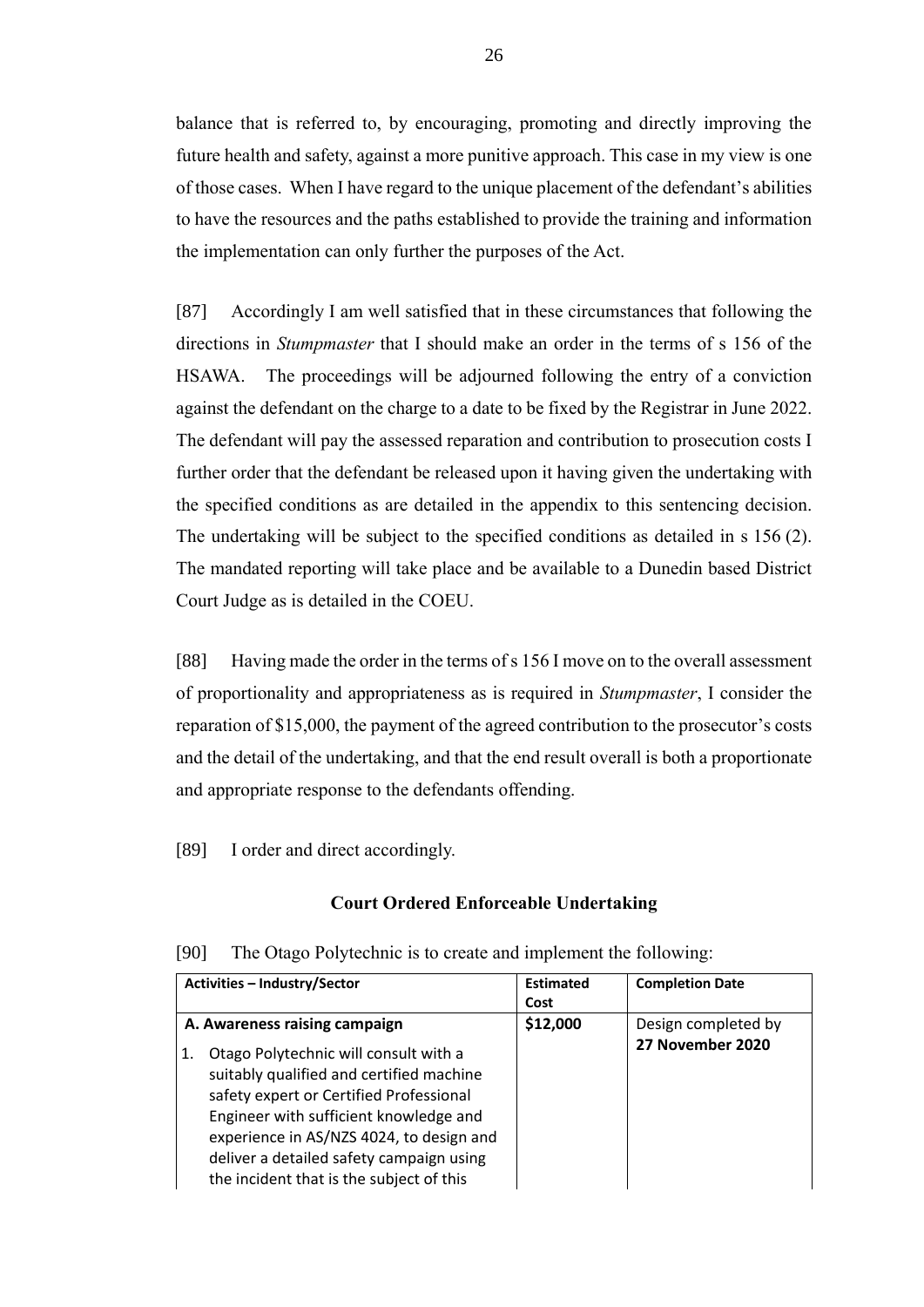|                                                                                       | enforceable undertaking as a compelling<br>story for taking action to manage hazards<br>and risks associated with using building<br>tools and machinery.                                                                                                                                                                                                                     |                                       |                                      |
|---------------------------------------------------------------------------------------|------------------------------------------------------------------------------------------------------------------------------------------------------------------------------------------------------------------------------------------------------------------------------------------------------------------------------------------------------------------------------|---------------------------------------|--------------------------------------|
| 2.                                                                                    | In referring to this incident in the<br>campaign, Otago Polytechnic will ensure<br>the importance of risk assessments and<br>machine guarding is addressed as well as<br>the replacement of aged machinery and<br>equipment.                                                                                                                                                 |                                       |                                      |
|                                                                                       | Activities - Industry/Sector                                                                                                                                                                                                                                                                                                                                                 | <b>Estimated Cost</b>                 | <b>Completion Date</b>               |
| 3.                                                                                    | Otago Polytechnic will design a brand story<br>and advertising campaign targeted at the<br>Dunedin building industry. The campaign<br>will include posters, video and social<br>media.                                                                                                                                                                                       |                                       |                                      |
| 4.                                                                                    | It is expected that the campaign will<br>contribute to improvements in health and<br>safety in the building industry, through<br>increased awareness of managing<br>workplace hazards and risks associated<br>with using tools and machinery, in<br>accordance with all applicable Health and<br>Safety Standards including (but not limited<br>to) the following Standards: |                                       | Campaign delivered by<br>28 May 2021 |
|                                                                                       | AS/NZS 4024 Safety of machinery<br>a.<br>Series;                                                                                                                                                                                                                                                                                                                             |                                       |                                      |
|                                                                                       | b.<br>WorkSafe New Zealand Best Practice<br>Guidelines for the safe<br>of<br>use<br>machinery, May 2014.                                                                                                                                                                                                                                                                     |                                       |                                      |
|                                                                                       | c. WorkSafe New Zealand Introduction to<br>the Health and Safety at Work Act<br>2015, March 2016.                                                                                                                                                                                                                                                                            |                                       |                                      |
|                                                                                       | <b>B. Safety Training</b>                                                                                                                                                                                                                                                                                                                                                    | Development                           | Training designed by                 |
| Otago Polytechnic will develop and deliver<br>safety training in the following areas: |                                                                                                                                                                                                                                                                                                                                                                              | of learning<br>packages -<br>\$60,000 | <b>28 October 2020</b>               |
| 1.                                                                                    | Health and Safety for worksite managers.<br>This will cover the role of the manager on<br>the worksite, how to ensure that the<br>worksite meets the requirements of the<br>Health & Safety at Work Act 2015, and<br>how to create an environment of<br>continuous improvement when it comes<br>to Health & Safety.                                                          |                                       |                                      |
| 2.                                                                                    | Safe working practices for the<br>construction worksite. Aimed at all<br>construction workers, this module will                                                                                                                                                                                                                                                              |                                       |                                      |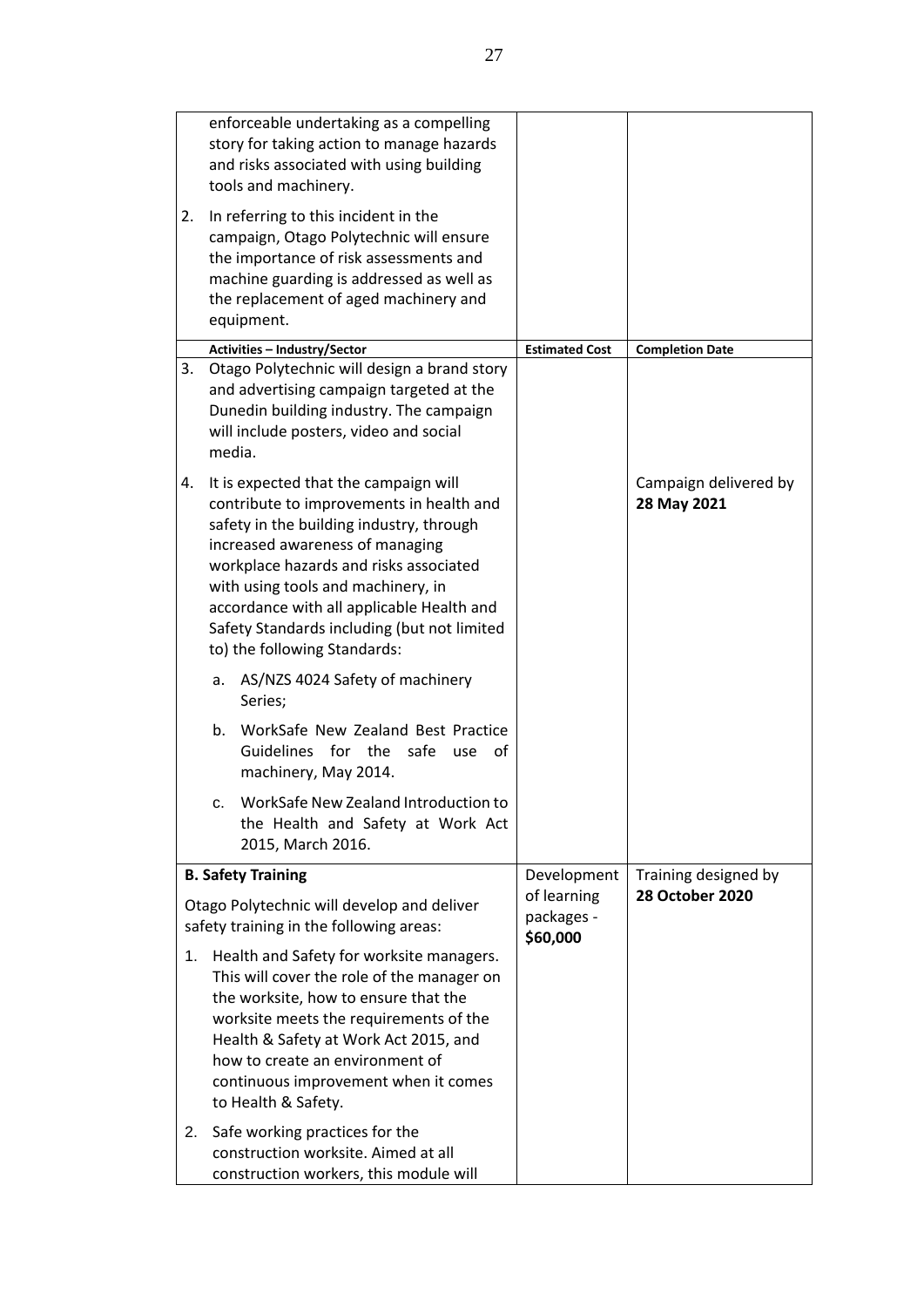|    | equip workers with the knowledge of the<br>Health and Safety at Work Act 2015 and<br>how to apply it, how to safely use tools<br>and machinery, and how to properly use<br>personal protective equipment.                                                                                                                                                                                             |                                                                                                 |                                                                                      |
|----|-------------------------------------------------------------------------------------------------------------------------------------------------------------------------------------------------------------------------------------------------------------------------------------------------------------------------------------------------------------------------------------------------------|-------------------------------------------------------------------------------------------------|--------------------------------------------------------------------------------------|
|    | <b>Activities - Industry/Sector</b>                                                                                                                                                                                                                                                                                                                                                                   | <b>Estimated Cost</b>                                                                           | <b>Completion Date</b>                                                               |
| 3. | A training course targeted at workers new<br>to the construction industry or<br>construction workers new to New<br>Zealand, called Certificate in<br><b>Fundamentals of Construction Worksite</b><br>Tool and Machinery Safety which is aimed<br>at providing construction site workers<br>with the skills to work safely with tools<br>and machinery.                                                |                                                                                                 |                                                                                      |
| 4. | A training course for senior construction<br>workers, or managers/leaders in the<br>construction industry, which will provide<br>them with the knowledge and skills to<br>properly oversee health and safety in<br>relation to tools and machinery, and to<br>safely teach the appropriate use of tools<br>and machinery to staff under their<br>supervision.                                         |                                                                                                 |                                                                                      |
|    | Otago Polytechnic will consult with a suitably<br>qualified certified machine safety expert or a<br>Chartered Professional Engineer with<br>sufficient knowledge and experienced in<br>AS/NZS 4024, to develop the training content<br>(referred to above at B1-4), in accordance<br>with all relevant Health and Safety Standards<br>but particularly in accordance with the<br>following Standards: |                                                                                                 |                                                                                      |
| a. | AS/NZS 4024 Safety of machinery Series;                                                                                                                                                                                                                                                                                                                                                               |                                                                                                 |                                                                                      |
| b. | WorkSafe New Zealand Best Practice<br>Guidelines for the safe use of machinery,<br>May 2014.                                                                                                                                                                                                                                                                                                          |                                                                                                 |                                                                                      |
| c. | WorkSafe New Zealand Introduction to<br>the Health and Safety at Work Act 2015,<br>March 2016.                                                                                                                                                                                                                                                                                                        |                                                                                                 |                                                                                      |
|    | The training will be made available online<br>using interactive learning.                                                                                                                                                                                                                                                                                                                             | Development<br>of online and<br>mobile<br>phone based<br>delivery<br>mechanisms<br>$-$ \$60,000 | Online and mobile<br>phone based delivery<br>mechanism developed<br>by November 2020 |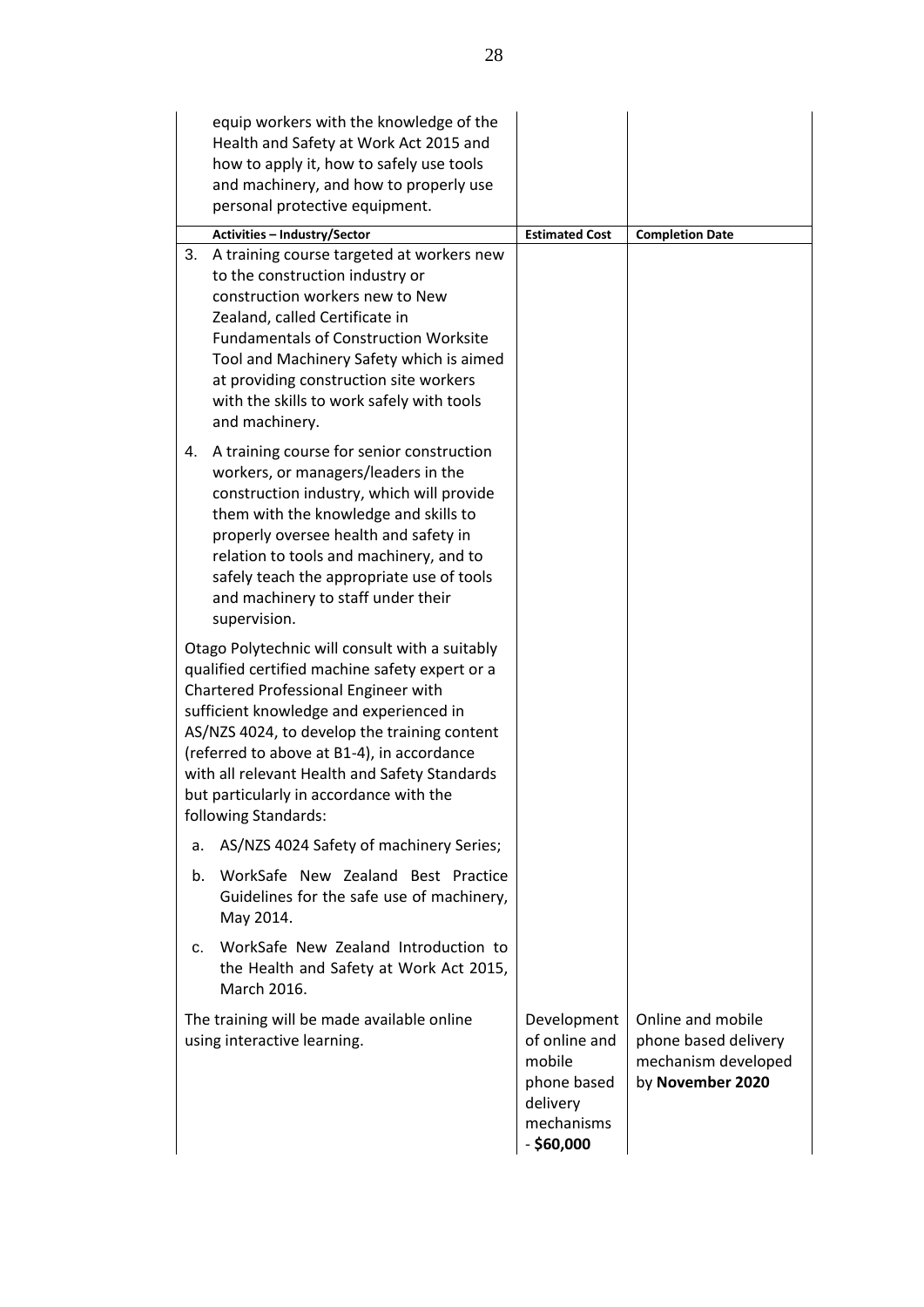| The training will be translated into other<br>languages to meet the needs of the Otago<br>workforce. | Translation<br>of course<br>materials<br>into<br>alternative<br>languages -<br>\$25,000 | Translation of course<br>materials completed by<br>31 March 2021 |
|------------------------------------------------------------------------------------------------------|-----------------------------------------------------------------------------------------|------------------------------------------------------------------|
|------------------------------------------------------------------------------------------------------|-----------------------------------------------------------------------------------------|------------------------------------------------------------------|

| <b>Activities - Industry/Sector</b>                                                                                                                                                                                                                                                                  | <b>Estimated Cost</b>                                                    | <b>Completion Date</b>                                                                       |  |
|------------------------------------------------------------------------------------------------------------------------------------------------------------------------------------------------------------------------------------------------------------------------------------------------------|--------------------------------------------------------------------------|----------------------------------------------------------------------------------------------|--|
| The training will be delivered to workers at no<br>cost to the first 1,000 people (across all<br>programmes) to enrol between 1 December<br>2020 and 31 December 2022.                                                                                                                               |                                                                          | Training offered and<br>delivered between<br>1 December 2020 and<br>28 May 2022              |  |
|                                                                                                                                                                                                                                                                                                      | Assessment<br>Assessment of learning<br>undertaken as<br>of learning $-$ |                                                                                              |  |
|                                                                                                                                                                                                                                                                                                      | \$100,000                                                                | completed, within OP's<br>usual timeframes of<br>within 14 days of<br>submission/completion. |  |
| C. Provision of scholarships for construction<br>courses                                                                                                                                                                                                                                             | \$18,000                                                                 | Scholarships promoted<br>by 31 July 2020                                                     |  |
| Otago Polytechnic will offer three 50%<br>scholarships for the 2021 academic year and a<br>further three 50% scholarships to students<br>who would not otherwise be eligible for 'fees<br>free' study, to enrol in any of its courses<br>within the construction or health and safety<br>disciplines |                                                                          | Scholarships awarded<br>by 27 November 2020                                                  |  |

[91] A District Court Judge will review the court-ordered enforceable undertaking approximately every six months during the adjournment period. The purpose of the review is to allow the court to review progress of the court-ordered enforceable undertaking and order any variation the court thinks fit.

[92] Otago Polytechnic will file in the District Court a progress report in the form of a memorandum two weeks prior to the Court's six-monthly reviews. The progress report will:

(a) Report progress and/or completion of the undertaking activities.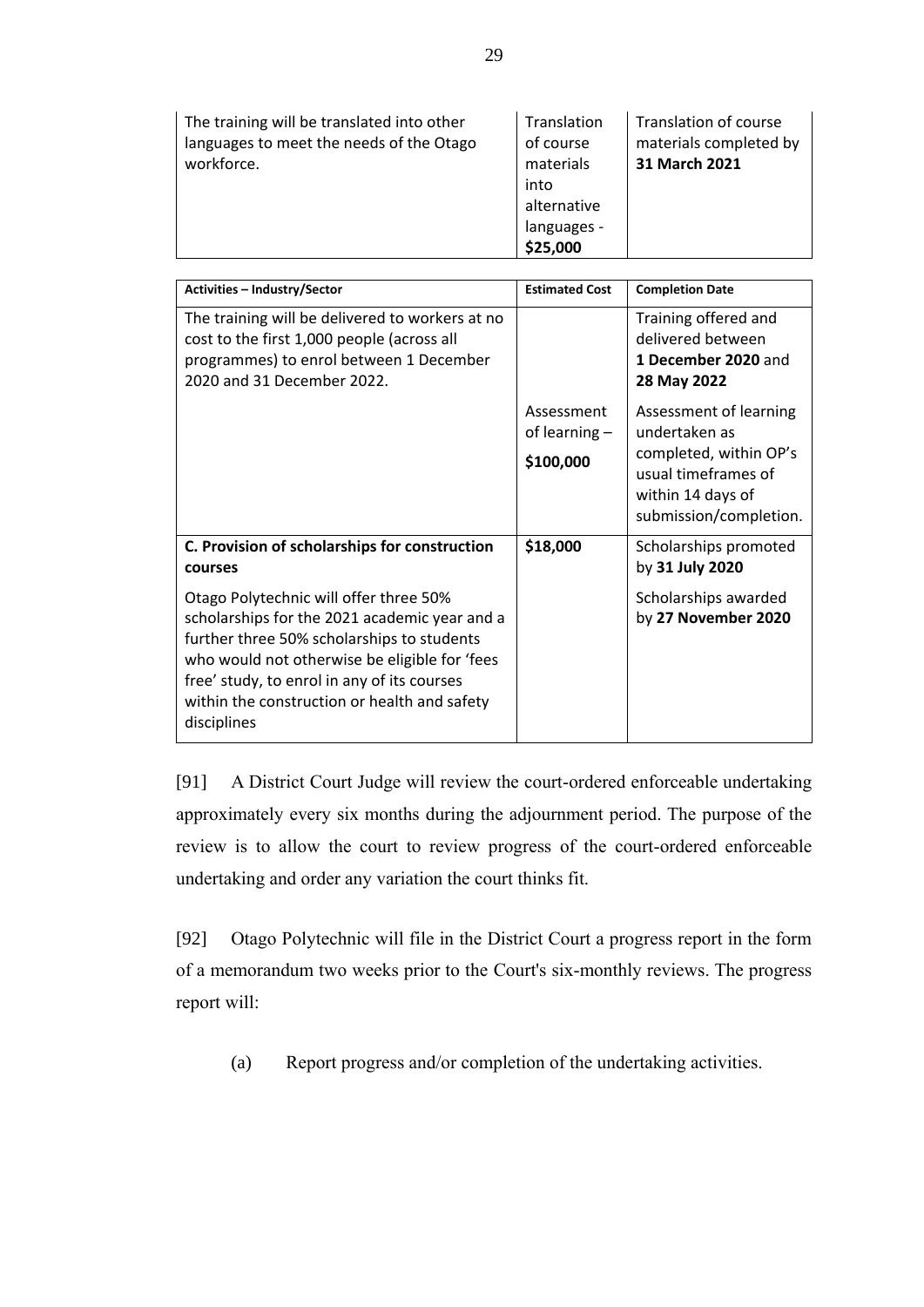- (b) Include a report from Otago Polytechnic's Director of Business Services confirming spend to-date on individual undertaking activities and overall spend.
- (c) Propose variations (if any) to the undertaking conditions, activities, and/or timeframes.
- (d) Contain confirmation from the appointed expert (as outlined above) of the experts input into the design, planning and training areas of the undertaking.

[93] Otago Polytechnic will at the same time as filing each progress report serve a copy on WorkSafe New Zealand. WorkSafe New Zealand may at its election file a memorandum in the District Court addressing any matters in relation to the courtordered enforceable undertaking.

[94] The District Court on receiving a progress report may give any direction or make any order available to it. This may include calling on Otago Polytechnic to appear before the court and/or varying the court-ordered enforceable undertaking.

[95] Otago Polytechnic must incur cost to a minimum of \$275,000 on the activities contained in and compliance with the court-ordered enforceable undertaking.

[96] Otago Polytechnic will engage a suitably qualified independent auditor with sufficient knowledge and experience in AS/NZS 4024, to complete an audit of its completion of and compliance with the court-ordered enforceable undertaking conditions. The independent auditor will produce the following reports:

- (a) an interim audit report to be filed at the same time as the second sixmonthly progress report filed by Otago Polytechnic; and
- (b) a final audit report to be filed at the same time as the fourth six-monthly progress report filed by Otago Polytechnic.